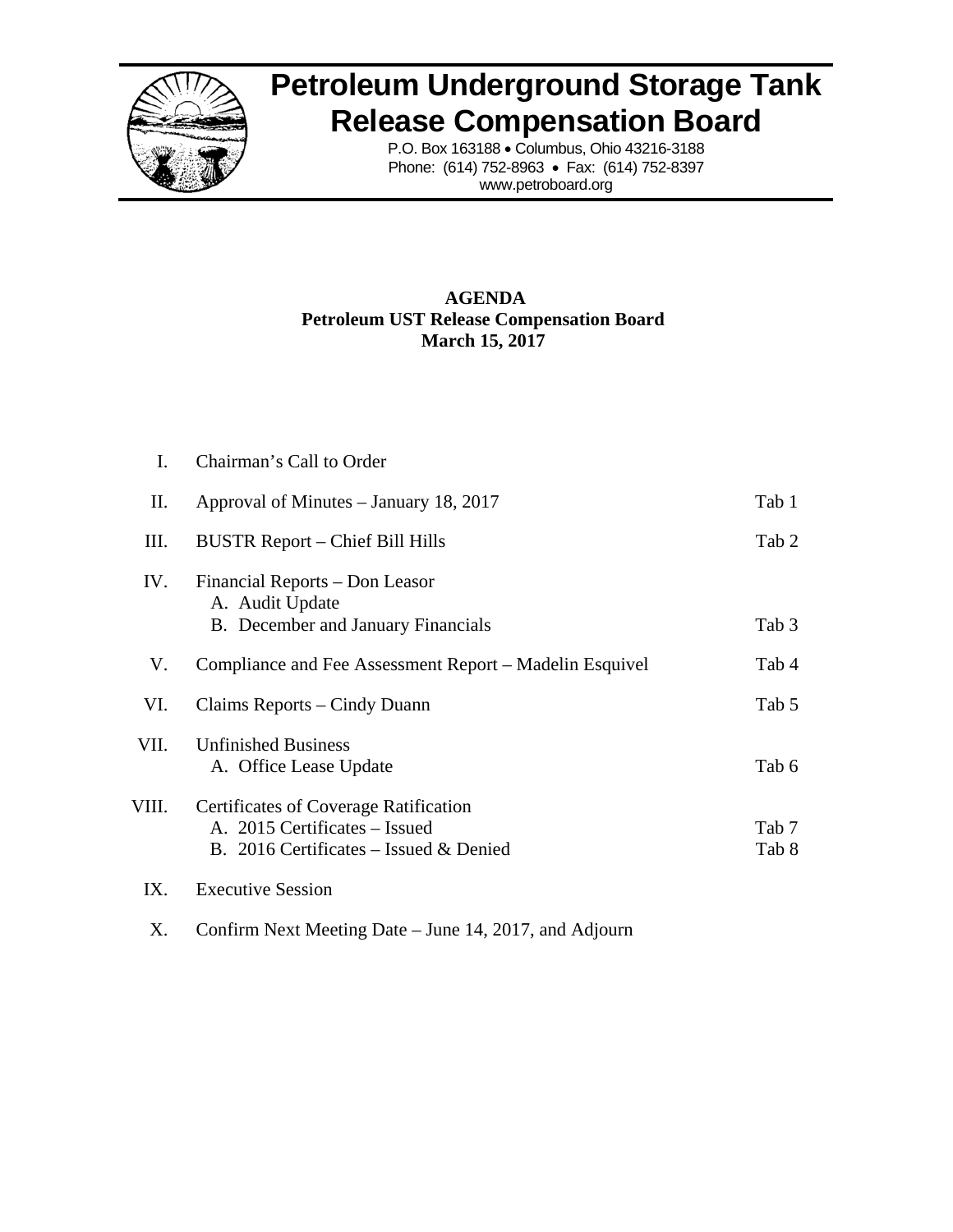# Memorandum

**To:** Petroleum Underground Storage Tank Release Compensation Board

**From:** Chief William Hills, BUSTR

**Re: BUSTR Report** 

**Date:** March 15, 2017

## **PERSONNEL –**

A Paralegal and 2 File Room Clerk positions have been funded and posted, or filled. A Paralegal is assisting the in-house attorney with legal matters and intermittents have been hired as File Room Clerks.

## **ADMINISTRATION –**

The BUSTR Revolving Loan Fund Program that enables Political Subdivisions to address the removal of Underground Storage Tanks is now effective. The application form is available on the State Fire Marshal web site.

The third responsible party search program project continues with another 184 cases are being prepared for the vendors this fiscal year. Approximately 126 of these searches have been completed.

SFM, OEPA, and Development are working together to develop guidelines for the use of \$20,000,000 available to Development for potential clean-up for UST facilities. Nineteen grants have been awarded for over three million dollars. Seven additional applications are being processed as interest in the grant program is increasing.

The OTTER upgrade project was awarded to Optimum Technology and work is progressing. Testing of the system is ongoing by Release Prevention, Corrective Action and Testing & Registration. Moved additional changes and corrections into production in November 2016. Continuing to work with Commerce IT and the vendor regarding updates.

## **TRAINING AND STAFF DEVELOPMENT –**

Commerce Human Resources and the Department of Administrative Services continue to provide various training and informational sessions for Commerce employees.

All BUSTR employees have completed their annual Ethics training and are now working on "Securing The Human" program training regarding computer use and protection. Mandatory OSHA training for appropriate BUSTR personnel was provided on December 8 and 22, 2016. Employee training has been completed for 2016.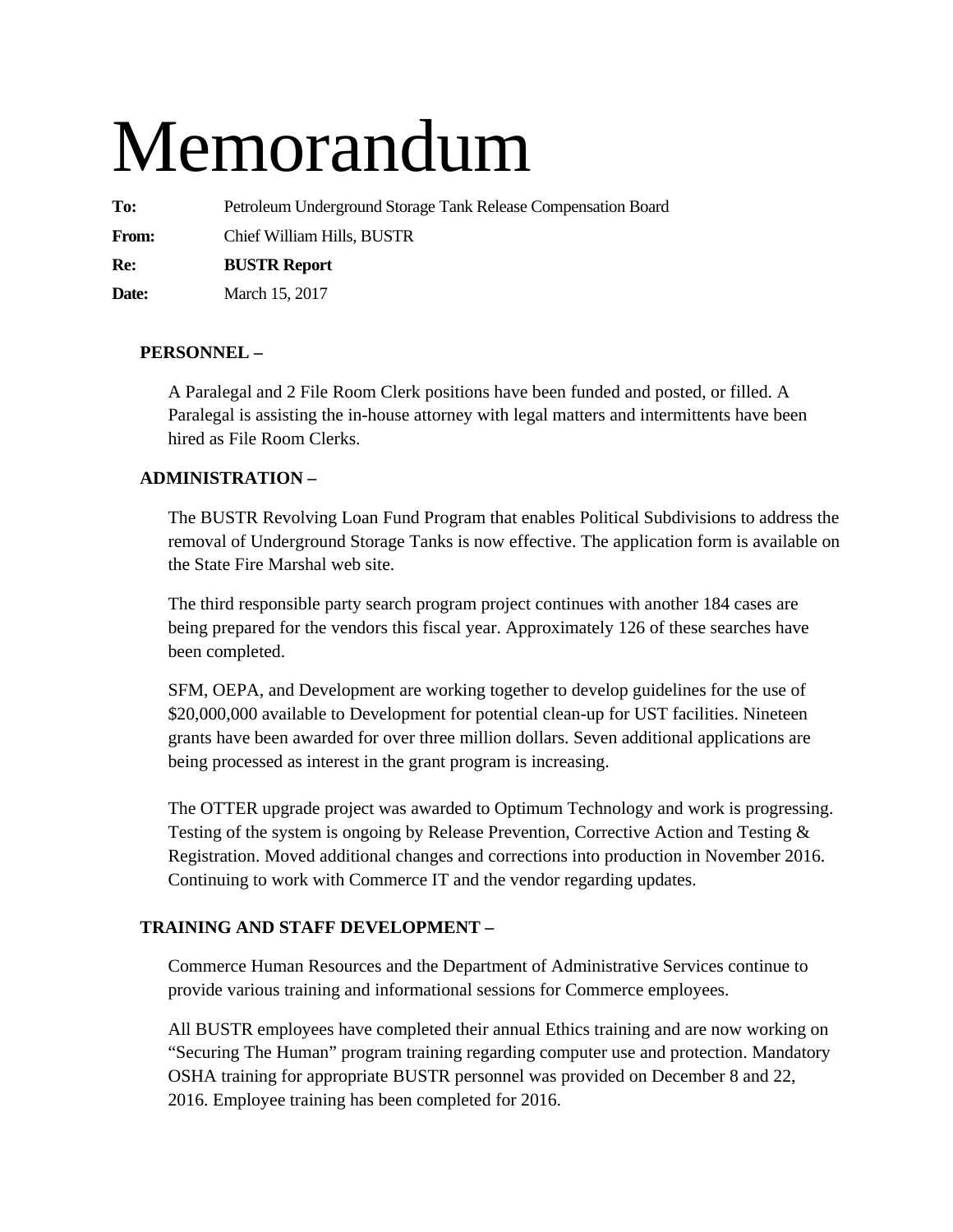## **TRAINING TO STAKEHOLDERS** –

BUSTR staff has prepared responses to the comments received from interested parties and they are posted on the SFM web site. A meeting with interested parties was held on December 16, 2016. Attending were OPMCA, Speedway and ATC. We have finalized the proposed language and are compiling the support documents for the filing process. Rule packages have been submitted for review and approval of Commerce.

## **ACTIVITY –**

## **OTTER Database Upgrade Project**

IT Commerce continues to correct minor issues as part of the contract.

## **Click Scheduling**

There have only been a few minor issues that are being handled in-house.

## **STATISTICS and/or COMMENTS**

#### **Release Prevention**

## **UST Operation Compliance Inspections**

The current 3-year inspection cycle ends June 30, 2019. For the week ending **March 3, 2017 78** new inspections were performed for a total of 3,065 inspections. (Start of new 3-year inspection cycle).

## **Corrective Action**

## **No Further Action Letters (NFA)**

The current grant cycle ends September 30, 2017. For the week ending **March 3, 2017 15** NFA's were generated, for a total of **216** NFA's To - date target projection of total NFA's is **253** 

| <b>Statistic</b>                          | <b>Count as of 3/3/2017</b> |
|-------------------------------------------|-----------------------------|
| Number of Registered Tanks                | 21,599                      |
| Number of Owners of Registered Facilities | 3,632                       |
| Number of Registered Facilities           | 7,277                       |
| Number of Active Releases                 | 2,255                       |
| Number of Active Closures                 | 1,334                       |
| Number of Program No Further Actions      | 29,584                      |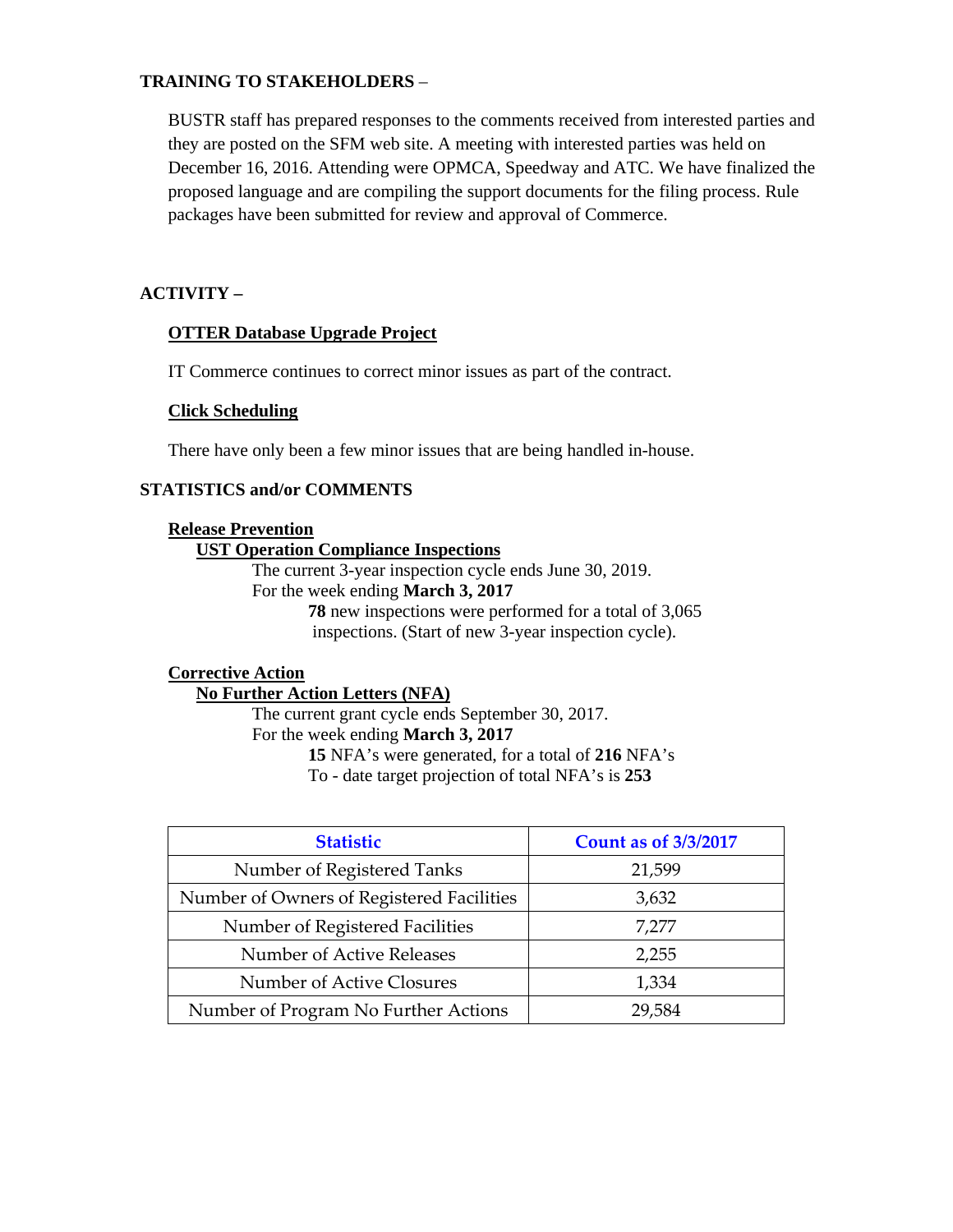#### *MONTHLY INCOME FIGURES AS OF JANUARY 31, 2017 (CASH BASIS)*

| August<br>July<br><b>September</b><br>October<br><b>Tank Revenue</b><br>8,833,156.50<br>282,022.50<br>66,954.50<br>In house collections *<br>136,644.50<br>0.00<br>4,800.00<br>(2,250.00)<br>Net refunds paid<br>(600.00)<br>AG collections<br>18,413.37<br>16,828.43<br>16,895.21<br>22,812.72<br>Collection costs paid by owner<br>(5,785.46)<br>(4,917.58)<br>(3,393.84)<br>(7, 240.45)<br>298,733.35<br><b>Total Tank Revenue</b><br>8,845,784.41<br>149,545.87<br>80,276.77<br>Interest Income<br>8,304.36<br>29,779.21<br>19,052.22<br><b>Interest Earned</b><br>19,812.41<br>(17, 200.00)<br>(37,760.00)<br>10,220.00<br>(20,940.00)<br>Unearned Gain/(Loss) on Investments<br>(8,895.64)<br>(7,980.79)<br>29,272.22<br>(1, 127.59)<br><b>Total Interest Income</b><br>0.00<br>30.63<br>23.75<br>18.31<br>Miscellaneous Income<br><b>Total Income</b><br>8,836,888.77<br>290,783.19<br>178,841.84<br>79,167.49<br>Claims Expense<br>698,190.03<br>539,310.74<br>576,846.16<br>481,163.93<br><b>Operating Expenses</b><br>Salaries<br>88,299.32<br>106,472.71<br>100,564.19<br>90,318.65<br>4,786.70<br>5,346.22<br>2,669.40<br>Temp Services *<br>(363.34)<br>10,148.84<br>10,148.84<br>10,148.84<br>10,148.84<br>Rent<br><b>Office Supplies</b><br>609.24<br>4,715.61<br>1,236.28<br>1,466.29<br>1,277.68<br>504.44<br>616.67<br>233.20<br>Printing & Copying *<br>0.00<br><b>Staff Development</b><br>0.00<br>0.00<br>0.00<br>0.00<br>Advertising<br>0.00<br>0.00<br>0.00<br>Legal & Professional<br><b>L&amp;P</b> services<br>1,625.67<br>1,866.99<br>27,076.34<br>24,018.39<br>6,101.37<br>8,077.12<br>2,432.61<br>Collection costs<br>1,451.64<br>Collection costs paid by owner<br>(5,785.46)<br>(4,917.58)<br>(3,393.84)<br>(7, 240.45)<br>905.76<br><b>Total L &amp; P Expense</b><br>1,941.58<br>27,177.93<br>21,287.53<br>Travel<br>136.80<br>145.60<br>706.88<br>139.80<br>1,885.00<br>1,885.00<br>2,195.00<br>2,058.97<br><b>Employee Expenses</b><br>1,039.94<br>739.94<br>1,339.94<br>1,039.94<br>Telephone |                            |             |                            | % Of          | FY 2017       |
|-----------------------------------------------------------------------------------------------------------------------------------------------------------------------------------------------------------------------------------------------------------------------------------------------------------------------------------------------------------------------------------------------------------------------------------------------------------------------------------------------------------------------------------------------------------------------------------------------------------------------------------------------------------------------------------------------------------------------------------------------------------------------------------------------------------------------------------------------------------------------------------------------------------------------------------------------------------------------------------------------------------------------------------------------------------------------------------------------------------------------------------------------------------------------------------------------------------------------------------------------------------------------------------------------------------------------------------------------------------------------------------------------------------------------------------------------------------------------------------------------------------------------------------------------------------------------------------------------------------------------------------------------------------------------------------------------------------------------------------------------------------------------------------------------------------------------------------------------------------------------------------------------------------------------------------------------------------------------------------------------------------------------------------|----------------------------|-------------|----------------------------|---------------|---------------|
|                                                                                                                                                                                                                                                                                                                                                                                                                                                                                                                                                                                                                                                                                                                                                                                                                                                                                                                                                                                                                                                                                                                                                                                                                                                                                                                                                                                                                                                                                                                                                                                                                                                                                                                                                                                                                                                                                                                                                                                                                                   | November<br>December       | January     | <b>Total YTD</b>           | <b>Budget</b> | <b>Budget</b> |
|                                                                                                                                                                                                                                                                                                                                                                                                                                                                                                                                                                                                                                                                                                                                                                                                                                                                                                                                                                                                                                                                                                                                                                                                                                                                                                                                                                                                                                                                                                                                                                                                                                                                                                                                                                                                                                                                                                                                                                                                                                   |                            |             |                            |               |               |
|                                                                                                                                                                                                                                                                                                                                                                                                                                                                                                                                                                                                                                                                                                                                                                                                                                                                                                                                                                                                                                                                                                                                                                                                                                                                                                                                                                                                                                                                                                                                                                                                                                                                                                                                                                                                                                                                                                                                                                                                                                   | 36,716.50<br>22,199.50     | 28,836.50   | 9,406,530.50               |               |               |
|                                                                                                                                                                                                                                                                                                                                                                                                                                                                                                                                                                                                                                                                                                                                                                                                                                                                                                                                                                                                                                                                                                                                                                                                                                                                                                                                                                                                                                                                                                                                                                                                                                                                                                                                                                                                                                                                                                                                                                                                                                   | (4,483.33)<br>0.00         | (11,650.00) | (14, 183.33)               |               |               |
|                                                                                                                                                                                                                                                                                                                                                                                                                                                                                                                                                                                                                                                                                                                                                                                                                                                                                                                                                                                                                                                                                                                                                                                                                                                                                                                                                                                                                                                                                                                                                                                                                                                                                                                                                                                                                                                                                                                                                                                                                                   | 8,344.00<br>38,994.00      | 31,445.69   | 153,733.42                 |               |               |
|                                                                                                                                                                                                                                                                                                                                                                                                                                                                                                                                                                                                                                                                                                                                                                                                                                                                                                                                                                                                                                                                                                                                                                                                                                                                                                                                                                                                                                                                                                                                                                                                                                                                                                                                                                                                                                                                                                                                                                                                                                   | (1,019.89)<br>(3,639.53)   | (6,934.46)  | (32, 931.21)               |               |               |
|                                                                                                                                                                                                                                                                                                                                                                                                                                                                                                                                                                                                                                                                                                                                                                                                                                                                                                                                                                                                                                                                                                                                                                                                                                                                                                                                                                                                                                                                                                                                                                                                                                                                                                                                                                                                                                                                                                                                                                                                                                   | 39,557.28<br>57,553.97     | 41,697.73   | 9,513,149.38               | 101.10%       | 9,410,000     |
|                                                                                                                                                                                                                                                                                                                                                                                                                                                                                                                                                                                                                                                                                                                                                                                                                                                                                                                                                                                                                                                                                                                                                                                                                                                                                                                                                                                                                                                                                                                                                                                                                                                                                                                                                                                                                                                                                                                                                                                                                                   |                            |             |                            |               |               |
|                                                                                                                                                                                                                                                                                                                                                                                                                                                                                                                                                                                                                                                                                                                                                                                                                                                                                                                                                                                                                                                                                                                                                                                                                                                                                                                                                                                                                                                                                                                                                                                                                                                                                                                                                                                                                                                                                                                                                                                                                                   | 14,025.68<br>19,681.34     | 30,832.70   | 141,487.92                 | 72.26%        | 195,800       |
|                                                                                                                                                                                                                                                                                                                                                                                                                                                                                                                                                                                                                                                                                                                                                                                                                                                                                                                                                                                                                                                                                                                                                                                                                                                                                                                                                                                                                                                                                                                                                                                                                                                                                                                                                                                                                                                                                                                                                                                                                                   | (67,360.00)<br>(3,630.00)  | 5,960.00    | (130, 710.00)              |               |               |
|                                                                                                                                                                                                                                                                                                                                                                                                                                                                                                                                                                                                                                                                                                                                                                                                                                                                                                                                                                                                                                                                                                                                                                                                                                                                                                                                                                                                                                                                                                                                                                                                                                                                                                                                                                                                                                                                                                                                                                                                                                   | (47, 678.66)<br>10,395.68  | 36,792.70   | 10,777.92                  |               |               |
|                                                                                                                                                                                                                                                                                                                                                                                                                                                                                                                                                                                                                                                                                                                                                                                                                                                                                                                                                                                                                                                                                                                                                                                                                                                                                                                                                                                                                                                                                                                                                                                                                                                                                                                                                                                                                                                                                                                                                                                                                                   | 22.82<br>8.00              | 0.86        | 104.37                     | 10.44%        | 1,000         |
|                                                                                                                                                                                                                                                                                                                                                                                                                                                                                                                                                                                                                                                                                                                                                                                                                                                                                                                                                                                                                                                                                                                                                                                                                                                                                                                                                                                                                                                                                                                                                                                                                                                                                                                                                                                                                                                                                                                                                                                                                                   | (8,098.56)<br>67,957.65    | 78,491.29   | 9,524,031.67               | 99.14%        | 9,606,800     |
|                                                                                                                                                                                                                                                                                                                                                                                                                                                                                                                                                                                                                                                                                                                                                                                                                                                                                                                                                                                                                                                                                                                                                                                                                                                                                                                                                                                                                                                                                                                                                                                                                                                                                                                                                                                                                                                                                                                                                                                                                                   | 306,358.90<br>1,095,135.00 | 408,799.91  | 4,105,804.67               | 45.62%        | 9,000,000     |
|                                                                                                                                                                                                                                                                                                                                                                                                                                                                                                                                                                                                                                                                                                                                                                                                                                                                                                                                                                                                                                                                                                                                                                                                                                                                                                                                                                                                                                                                                                                                                                                                                                                                                                                                                                                                                                                                                                                                                                                                                                   |                            |             |                            |               |               |
|                                                                                                                                                                                                                                                                                                                                                                                                                                                                                                                                                                                                                                                                                                                                                                                                                                                                                                                                                                                                                                                                                                                                                                                                                                                                                                                                                                                                                                                                                                                                                                                                                                                                                                                                                                                                                                                                                                                                                                                                                                   | 97,949.34<br>95,920.16     | 96,625.77   | 676,150.14                 | 51.80%        | 1,305,425     |
|                                                                                                                                                                                                                                                                                                                                                                                                                                                                                                                                                                                                                                                                                                                                                                                                                                                                                                                                                                                                                                                                                                                                                                                                                                                                                                                                                                                                                                                                                                                                                                                                                                                                                                                                                                                                                                                                                                                                                                                                                                   | 1,957.56<br>1,972.39       | 1,838.92    | 18,207.85                  | 41.38%        | 44,000        |
|                                                                                                                                                                                                                                                                                                                                                                                                                                                                                                                                                                                                                                                                                                                                                                                                                                                                                                                                                                                                                                                                                                                                                                                                                                                                                                                                                                                                                                                                                                                                                                                                                                                                                                                                                                                                                                                                                                                                                                                                                                   | 10,148.84<br>10,148.84     | 10,148.84   | 71,041.88                  | 56.03%        | 126,800       |
|                                                                                                                                                                                                                                                                                                                                                                                                                                                                                                                                                                                                                                                                                                                                                                                                                                                                                                                                                                                                                                                                                                                                                                                                                                                                                                                                                                                                                                                                                                                                                                                                                                                                                                                                                                                                                                                                                                                                                                                                                                   | 571.65<br>1,158.06         | 764.23      | 10,521.36                  | 52.61%        | 20,000        |
|                                                                                                                                                                                                                                                                                                                                                                                                                                                                                                                                                                                                                                                                                                                                                                                                                                                                                                                                                                                                                                                                                                                                                                                                                                                                                                                                                                                                                                                                                                                                                                                                                                                                                                                                                                                                                                                                                                                                                                                                                                   | 208.84<br>345.91           | 193.96      | 3,380.70                   | 22.54%        | 15,000        |
|                                                                                                                                                                                                                                                                                                                                                                                                                                                                                                                                                                                                                                                                                                                                                                                                                                                                                                                                                                                                                                                                                                                                                                                                                                                                                                                                                                                                                                                                                                                                                                                                                                                                                                                                                                                                                                                                                                                                                                                                                                   | 0.00<br>0.00               | 0.00        | 0.00                       | 0.00%         | 1,000         |
|                                                                                                                                                                                                                                                                                                                                                                                                                                                                                                                                                                                                                                                                                                                                                                                                                                                                                                                                                                                                                                                                                                                                                                                                                                                                                                                                                                                                                                                                                                                                                                                                                                                                                                                                                                                                                                                                                                                                                                                                                                   | 0.00<br>0.00               | 0.00        | 0.00                       | 0.00%         | 2,000         |
|                                                                                                                                                                                                                                                                                                                                                                                                                                                                                                                                                                                                                                                                                                                                                                                                                                                                                                                                                                                                                                                                                                                                                                                                                                                                                                                                                                                                                                                                                                                                                                                                                                                                                                                                                                                                                                                                                                                                                                                                                                   |                            |             |                            |               |               |
|                                                                                                                                                                                                                                                                                                                                                                                                                                                                                                                                                                                                                                                                                                                                                                                                                                                                                                                                                                                                                                                                                                                                                                                                                                                                                                                                                                                                                                                                                                                                                                                                                                                                                                                                                                                                                                                                                                                                                                                                                                   | 30,150.00<br>(540.71)      | 33,365.45   | 117,562.13                 |               |               |
|                                                                                                                                                                                                                                                                                                                                                                                                                                                                                                                                                                                                                                                                                                                                                                                                                                                                                                                                                                                                                                                                                                                                                                                                                                                                                                                                                                                                                                                                                                                                                                                                                                                                                                                                                                                                                                                                                                                                                                                                                                   | 0.00<br>0.00               | 11,170.10   | 29,232.84                  |               |               |
|                                                                                                                                                                                                                                                                                                                                                                                                                                                                                                                                                                                                                                                                                                                                                                                                                                                                                                                                                                                                                                                                                                                                                                                                                                                                                                                                                                                                                                                                                                                                                                                                                                                                                                                                                                                                                                                                                                                                                                                                                                   | (1,019.89)<br>(3,639.53)   | (6,934.46)  | (32, 931.21)               |               |               |
|                                                                                                                                                                                                                                                                                                                                                                                                                                                                                                                                                                                                                                                                                                                                                                                                                                                                                                                                                                                                                                                                                                                                                                                                                                                                                                                                                                                                                                                                                                                                                                                                                                                                                                                                                                                                                                                                                                                                                                                                                                   | 29,130.11<br>(4, 180.24)   | 37,601.09   | 113,863.76                 | 49.51%        | 230,000       |
|                                                                                                                                                                                                                                                                                                                                                                                                                                                                                                                                                                                                                                                                                                                                                                                                                                                                                                                                                                                                                                                                                                                                                                                                                                                                                                                                                                                                                                                                                                                                                                                                                                                                                                                                                                                                                                                                                                                                                                                                                                   | 265.24<br>1,124.78         | 0.00        | 2,519.10                   | 31.49%        | 8,000         |
|                                                                                                                                                                                                                                                                                                                                                                                                                                                                                                                                                                                                                                                                                                                                                                                                                                                                                                                                                                                                                                                                                                                                                                                                                                                                                                                                                                                                                                                                                                                                                                                                                                                                                                                                                                                                                                                                                                                                                                                                                                   | 1,885.00<br>1,906.98       | 1,885.00    | 13,700.95                  | 49.11%        | 27,900        |
|                                                                                                                                                                                                                                                                                                                                                                                                                                                                                                                                                                                                                                                                                                                                                                                                                                                                                                                                                                                                                                                                                                                                                                                                                                                                                                                                                                                                                                                                                                                                                                                                                                                                                                                                                                                                                                                                                                                                                                                                                                   | 1,039.94<br>1,039.94       | 1,039.94    | 7,279.58                   | 52.37%        | 13,900        |
| Postage *<br>16,190.22<br>135.38<br>212.85<br>3,707.38                                                                                                                                                                                                                                                                                                                                                                                                                                                                                                                                                                                                                                                                                                                                                                                                                                                                                                                                                                                                                                                                                                                                                                                                                                                                                                                                                                                                                                                                                                                                                                                                                                                                                                                                                                                                                                                                                                                                                                            | 193.50<br>254.95           | 1,473.74    | 22,168.02                  | 73.89%        | 30,000        |
| 993.56<br>993.56<br>Depreciation<br>1,051.85<br>993.56                                                                                                                                                                                                                                                                                                                                                                                                                                                                                                                                                                                                                                                                                                                                                                                                                                                                                                                                                                                                                                                                                                                                                                                                                                                                                                                                                                                                                                                                                                                                                                                                                                                                                                                                                                                                                                                                                                                                                                            | 993.56<br>993.57           | 843.54      | 6,863.20                   | 57.19%        | 12,000        |
| <b>Total Operating Expenses</b><br>127,367.17<br>152,555.67<br>124,266.19<br>134,063.56<br>Net Income (Cash method)                                                                                                                                                                                                                                                                                                                                                                                                                                                                                                                                                                                                                                                                                                                                                                                                                                                                                                                                                                                                                                                                                                                                                                                                                                                                                                                                                                                                                                                                                                                                                                                                                                                                                                                                                                                                                                                                                                               | 144,405.03<br>110,623.89   | 152,415.03  | 945,696.54<br>4,472,530.46 | 51.51%        | 1,836,025     |

\* Extremely cylical; occurs mainly during and as a result of the fee assessment period.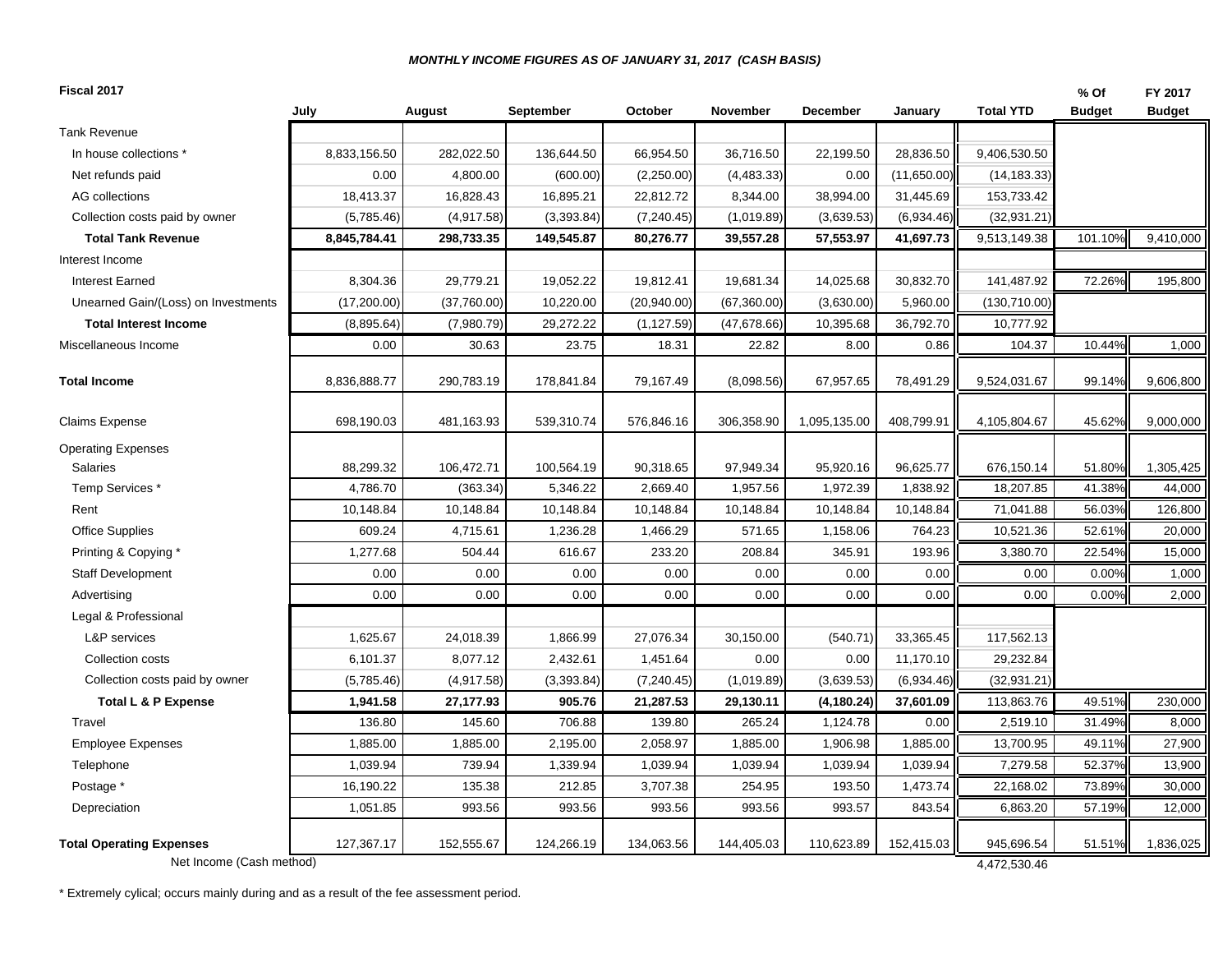## *Petroleum UST Release Compensation Board*  **Balance Sheet As of 01/31/2017**

| <b>Assets</b>                                                                                                                                                                                                                                                                                                                                                                                                                                                                                |                                                                                                                                                         |                                               |  |
|----------------------------------------------------------------------------------------------------------------------------------------------------------------------------------------------------------------------------------------------------------------------------------------------------------------------------------------------------------------------------------------------------------------------------------------------------------------------------------------------|---------------------------------------------------------------------------------------------------------------------------------------------------------|-----------------------------------------------|--|
| <b>Current Assets</b><br>108 State Cash Balance<br>112 Debt Service Fund<br>114 Treasury Notes<br>138 Unclaimed Monies Trust Account<br>140 Investments - Obligated<br>141 Reinvested Interest - Obligated<br>142 Investments - Unobligated<br>143 Reinvested Interest-Unobligated<br><b>Total Current Assets</b><br><b>Fixed Assets</b><br>160 Fixed Asset-Furniture<br>165 Fixed Asset-Data Processing<br>169 Accumulated Depreciation<br><b>Total Fixed Assets</b><br><b>Total Assets</b> | 79,637.12<br>0.00<br>14,106,123.37<br>19,844.26<br>4,877,143.45<br>24,165.12<br>11,614,260.29<br>36,549.12<br>106,238.20<br>835,326.43<br>(914, 181.37) | 30,757,722.73<br>27,383.26<br>\$30,785,105.99 |  |
| <b>Liabilities</b>                                                                                                                                                                                                                                                                                                                                                                                                                                                                           |                                                                                                                                                         |                                               |  |
| <b>Current Liabilities</b><br><b>Total Current Liabilities</b><br><b>Long Term Liabilities</b><br><b>Total Long Term Liabilities</b><br><b>Total Liabilities</b>                                                                                                                                                                                                                                                                                                                             |                                                                                                                                                         | 0.00<br>0.00<br>\$0.00                        |  |
| <b>Equity</b>                                                                                                                                                                                                                                                                                                                                                                                                                                                                                |                                                                                                                                                         |                                               |  |
| <b>Equity Accounts</b><br>283 Retained Earnings (Deficiency)<br>Current Year Income (Loss)<br><b>Total Equity</b>                                                                                                                                                                                                                                                                                                                                                                            | 22,930,271.55<br>7,854,834.44                                                                                                                           | 30,785,105.99                                 |  |

Total Liabilities and Equity **\$30,785,105.99**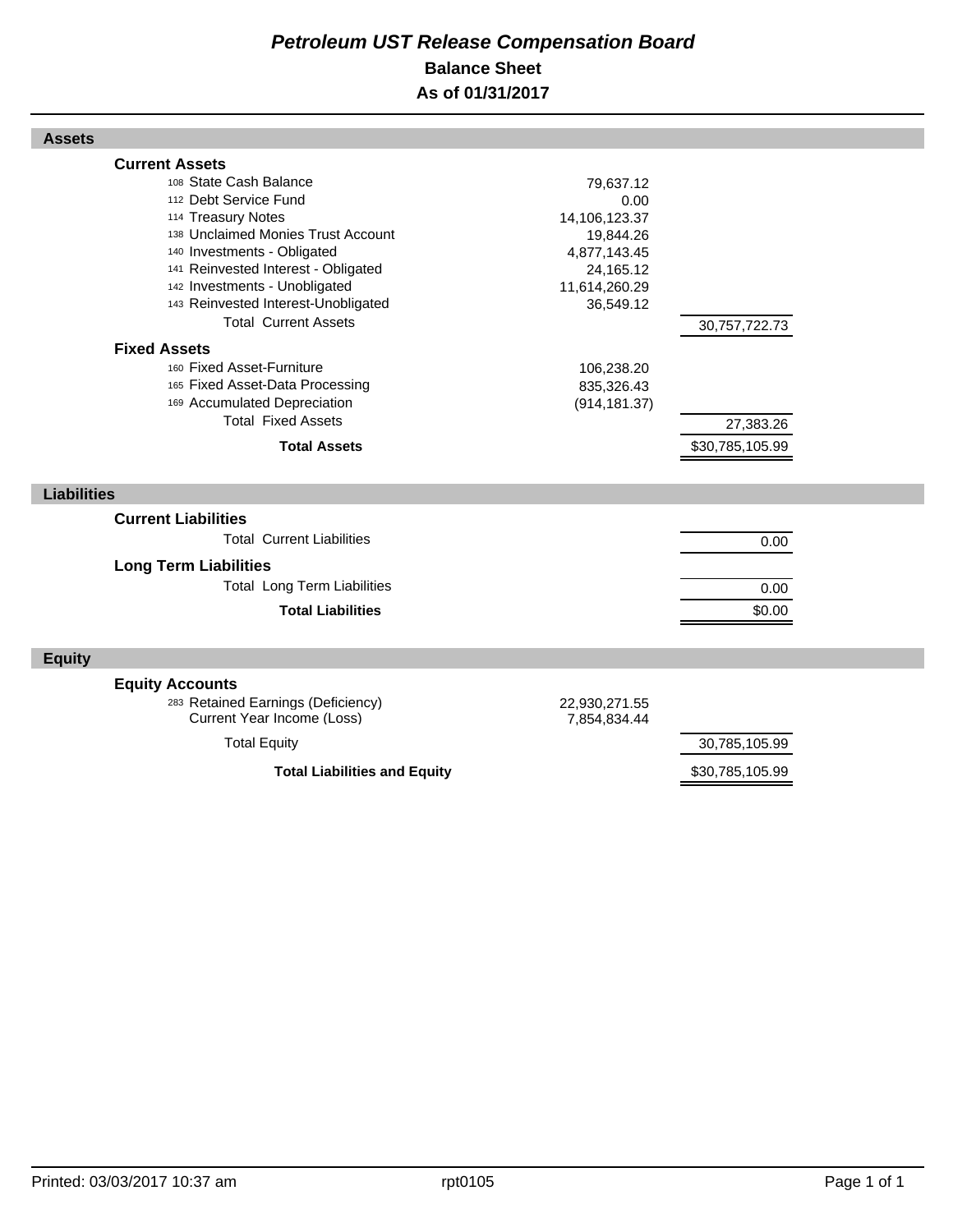## *Petroleum UST Release Compensation Board*  **Income Statement For the Month Ended 01/31/2017**

|                     | <b>Operating Income</b>              |                | <b>Year To Date</b> |
|---------------------|--------------------------------------|----------------|---------------------|
| 301                 | <b>Tank Fees</b>                     | 41,697.73      | 11,180,113.39       |
| 303                 | Investment Income                    | 36,792.70      | 10,777.92           |
|                     | <b>Total Operating Income</b>        | 78,490.43      | 11,190,891.31       |
|                     | <b>Operating Expenses</b>            |                |                     |
| 350                 | <b>Claims Paid</b>                   | 408,799.91     | 2,607,754.19        |
|                     | <b>Total Operating Expenses</b>      | 408,799.91     | 2,607,754.19        |
|                     | <b>Administrative Expenses</b>       |                |                     |
| 621                 | <b>Salaries</b>                      | 130,400.00     | 506,443.57          |
| 626                 | <b>Temporary Services</b>            | 1,838.92       | 15,438.03           |
| 634                 | Rent                                 | 10,148.84      | 71,041.88           |
| 638                 | <b>Office Supplies</b>               | 764.23         | 9,843.22            |
| 639                 | Printing & Copying                   | 193.96         | 2,103.02            |
| 668                 | Legal & Professional                 | 37,601.09      | 87,333.50           |
| 669                 | <b>Depreciation Expense</b>          | 843.54         | 6,863.20            |
| 672                 | Travel                               | 0.00           | 2,382.30            |
| 675                 | <b>Employee Expenses</b>             | 1,885.00       | 13,700.95           |
| 680                 | Telephone                            | 1,039.94       | 7,279.58            |
| 681                 | Postage                              | 1,473.74       | 5,977.80            |
|                     | <b>Total Administrative Expenses</b> | 186,189.26     | 728,407.05          |
| <b>Other Income</b> |                                      |                |                     |
| 701                 | Miscellaneous Income                 | 0.86           | 104.37              |
|                     | <b>Total Other Income</b>            | 0.86           | 104.37              |
| Net Income (Loss)   |                                      | (\$516,497.88) | \$7,854,834.44      |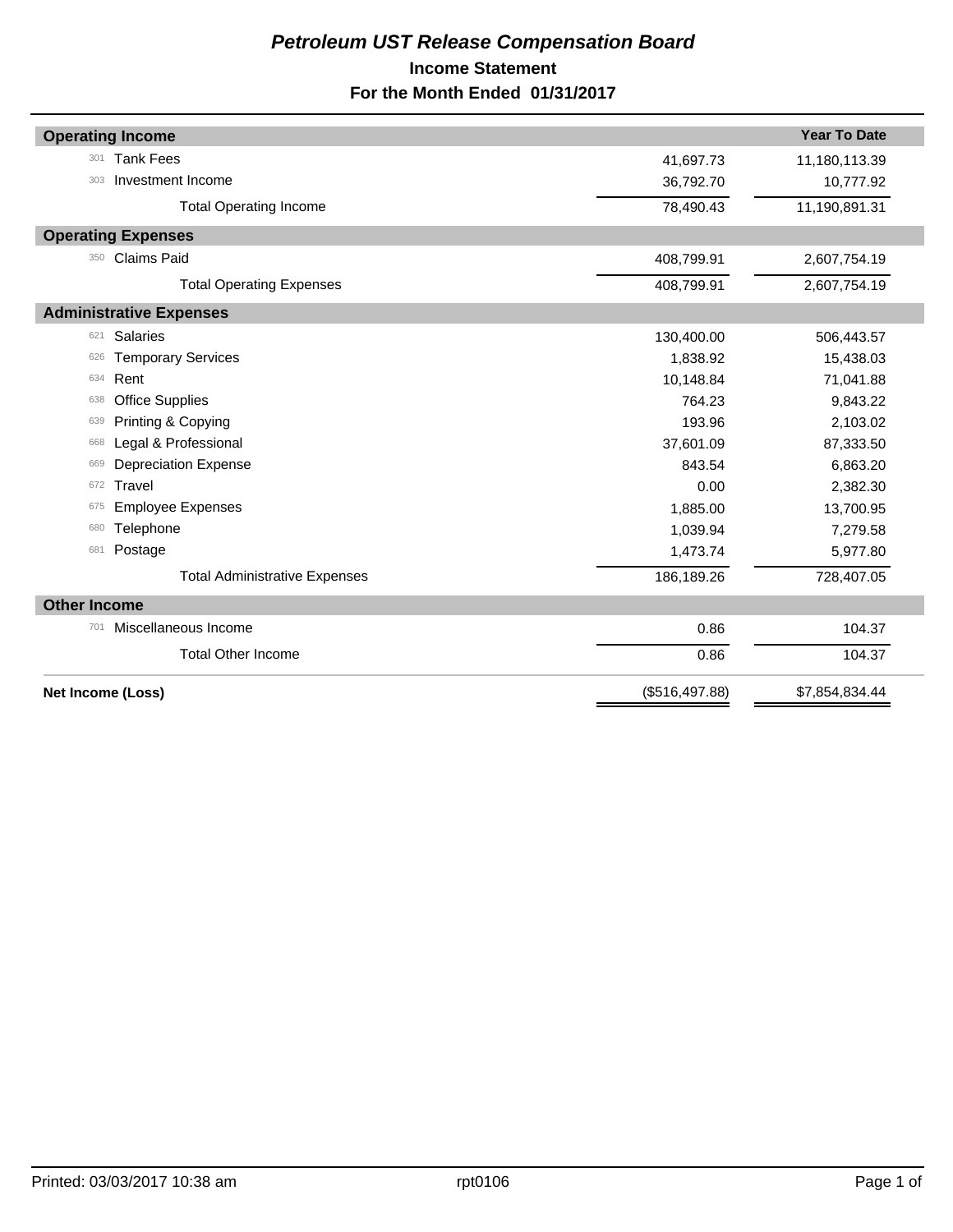## **Trial Balance** *Petroleum UST Release Compensation Board*  **Transaction Dates 01/01/2017 to 01/31/2017**

| Account | Account                               | <b>Beginning Balance</b> | Transaction   | <b>Ending Balance</b> |
|---------|---------------------------------------|--------------------------|---------------|-----------------------|
| 108     | State Cash Balance                    | 456,910.74               | (377, 273.62) | 79,637.12             |
| 114     | <b>Treasury Notes</b>                 | 14,081,089.20            | 25,034.17     | 14,106,123.37         |
| 138     | Unclaimed Monies Trust Account        | 19,830.96                | 13.30         | 19,844.26             |
| 140     | Investments - Obligated               | 5,051,701.05             | (174, 557.60) | 4,877,143.45          |
| 141     | Reinvested Interest - Obligated       | 20,847.18                | 3,317.94      | 24,165.12             |
| 142     | Investments - Unobligated             | 11,614,260.29            | 0.00          | 11,614,260.29         |
| 143     | Reinvested Interest-Unobligated       | 28,737.65                | 7,811.47      | 36,549.12             |
| 160     | <b>Fixed Asset-Furniture</b>          | 106,238.20               | 0.00          | 106,238.20            |
| 165     | <b>Fixed Asset-Data Processing</b>    | 835,326.43               | 0.00          | 835,326.43            |
| 169     | <b>Accumulated Depreciation</b>       | (913, 337.83)            | (843.54)      | (914, 181.37)         |
| 283     | <b>Retained Earnings (Deficiency)</b> | (22,930,271.55)          | 0.00          | (22, 930, 271.55)     |
| 301     | <b>Tank Fees</b>                      | (11, 138, 415.66)        | (41, 697.73)  | (11, 180, 113.39)     |
| 303     | Investment Income                     | 26,014.78                | (36,792.70)   | (10,777.92)           |
| 350     | <b>Claims Paid</b>                    | 2,198,954.28             | 408,799.91    | 2,607,754.19          |
| 621     | Salaries                              | 376,043.57               | 130,400.00    | 506,443.57            |
| 626     | <b>Temporary Services</b>             | 13,599.11                | 1,838.92      | 15,438.03             |
| 634     | Rent                                  | 60,893.04                | 10,148.84     | 71,041.88             |
| 638     | <b>Office Supplies</b>                | 9.078.99                 | 764.23        | 9,843.22              |
| 639     | Printing & Copying                    | 1,909.06                 | 193.96        | 2,103.02              |
| 668     | Legal & Professional                  | 49,732.41                | 37,601.09     | 87,333.50             |
| 669     | <b>Depreciation Expense</b>           | 6,019.66                 | 843.54        | 6,863.20              |
| 672     | Travel                                | 2,382.30                 | 0.00          | 2,382.30              |
| 675     | <b>Employee Expenses</b>              | 11,815.95                | 1,885.00      | 13,700.95             |
| 680     | Telephone                             | 6,239.64                 | 1,039.94      | 7,279.58              |
| 681     | Postage                               | 4,504.06                 | 1,473.74      | 5,977.80              |
| 701     | Miscellaneous Income                  | (103.51)                 | (0.86)        | (104.37)              |
|         |                                       | 0.00                     | 0.00          | 0.00                  |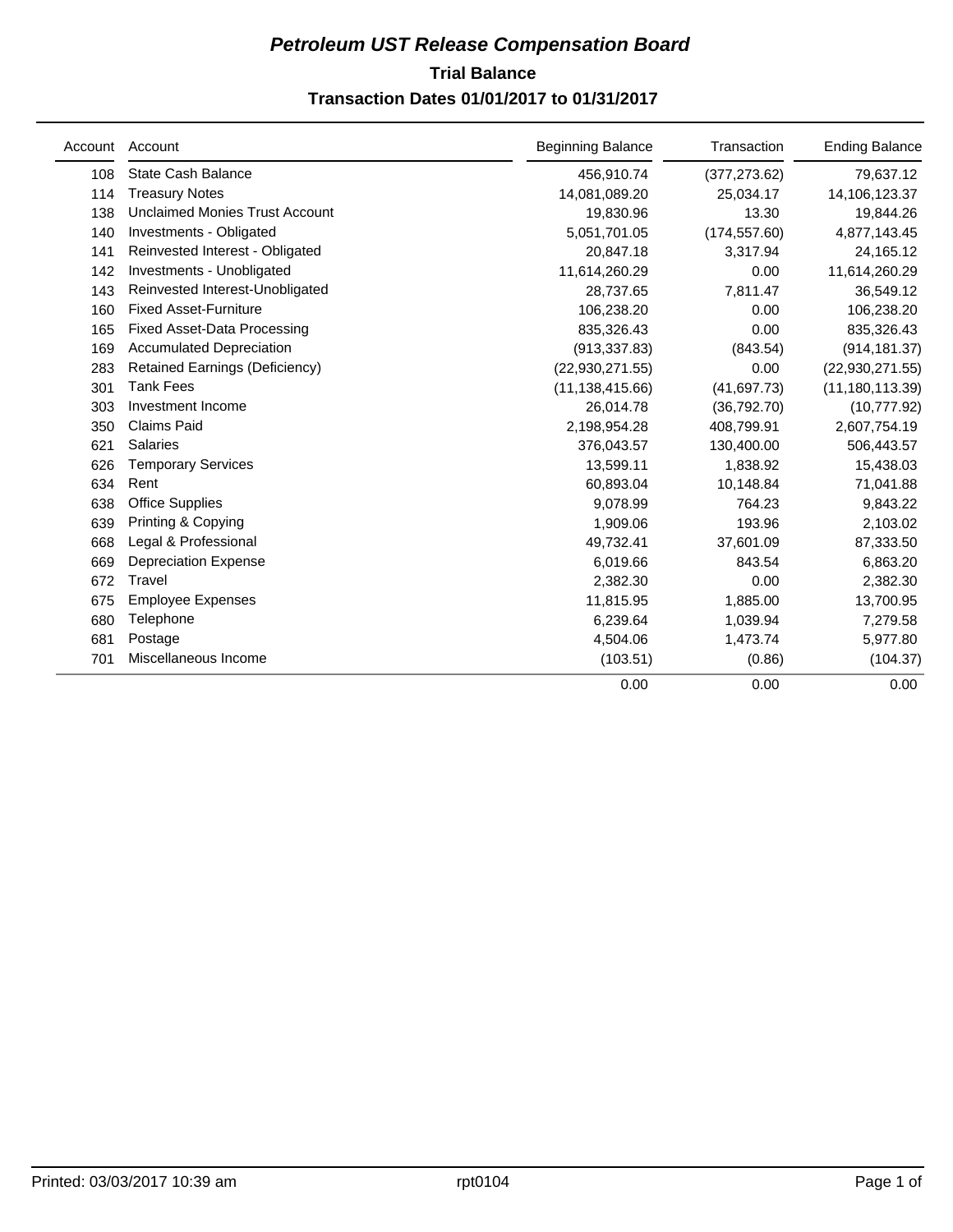#### *MONTHLY INCOME FIGURES AS OF DECEMBER 31, 2016 (CASH BASIS)*

**Fiscal 2017**

| Fiscal 2017                         |              |             |            |              |              |                 |                  | % Of          | FY 2017       |
|-------------------------------------|--------------|-------------|------------|--------------|--------------|-----------------|------------------|---------------|---------------|
|                                     | July         | August      | September  | October      | November     | <b>December</b> | <b>Total YTD</b> | <b>Budget</b> | <b>Budget</b> |
| <b>Tank Revenue</b>                 |              |             |            |              |              |                 |                  |               |               |
| In house collections *              | 8,833,156.50 | 282,022.50  | 136,644.50 | 66,954.50    | 36,716.50    | 22,199.50       | 9,377,694.00     |               |               |
| Net refunds paid                    | 0.00         | 4,800.00    | (600.00)   | (2,250.00)   | (4, 483.33)  | 0.00            | (2,533.33)       |               |               |
| AG collections                      | 18,413.37    | 16,828.43   | 16,895.21  | 22,812.72    | 8,344.00     | 38,994.00       | 122,287.73       |               |               |
| Collection costs paid by owner      | (5,785.46)   | (4,917.58)  | (3,393.84) | (7, 240.45)  | (1,019.89)   | (3,639.53)      | (25,996.75)      |               |               |
| <b>Total Tank Revenue</b>           | 8,845,784.41 | 298,733.35  | 149,545.87 | 80,276.77    | 39,557.28    | 57,553.97       | 9,471,451.65     | 100.65%       | 9,410,000     |
| Interest Income                     |              |             |            |              |              |                 |                  |               |               |
| <b>Interest Earned</b>              | 8,304.36     | 29,779.21   | 19,052.22  | 19,812.41    | 19,681.34    | 14,025.68       | 110,655.22       | 56.51%        | 195,800       |
| Unearned Gain/(Loss) on Investments | (17,200.00)  | (37,760.00) | 10,220.00  | (20, 940.00) | (67, 360.00) | (3,630.00)      | (136, 670.00)    |               |               |
| <b>Total Interest Income</b>        | (8,895.64)   | (7,980.79)  | 29,272.22  | (1, 127.59)  | (47, 678.66) | 10,395.68       | (26, 014.78)     |               |               |
| Miscellaneous Income                | 0.00         | 30.63       | 23.75      | 18.31        | 22.82        | 8.00            | 103.51           | 10.35%        | 1,000         |
| <b>Total Income</b>                 | 8,836,888.77 | 290,783.19  | 178,841.84 | 79,167.49    | (8,098.56)   | 67,957.65       | 9,445,540.38     | 98.32%        | 9,606,800     |
| <b>Claims Expense</b>               | 698,190.03   | 481,163.93  | 539,310.74 | 576,846.16   | 306,358.90   | 1,095,135.00    | 3,697,004.76     | 41.08%        | 9,000,000     |
| <b>Operating Expenses</b>           |              |             |            |              |              |                 |                  |               |               |
| <b>Salaries</b>                     | 88,299.32    | 106,472.71  | 100,564.19 | 90,318.65    | 97,949.34    | 95,920.16       | 579,524.37       | 44.39%        | 1,305,425     |
| Temp Services *                     | 4,786.70     | (363.34)    | 5,346.22   | 2,669.40     | 1,957.56     | 1,972.39        | 16,368.93        | 37.20%        | 44,000        |
| Rent                                | 10,148.84    | 10,148.84   | 10,148.84  | 10,148.84    | 10,148.84    | 10,148.84       | 60,893.04        | 48.02%        | 126,800       |
| <b>Office Supplies</b>              | 609.24       | 4,715.61    | 1,236.28   | 1,466.29     | 571.65       | 1,158.06        | 9,757.13         | 48.79%        | 20,000        |
| Printing & Copying *                | 1,277.68     | 504.44      | 616.67     | 233.20       | 208.84       | 345.91          | 3,186.74         | 21.24%        | 15,000        |
| Staff Development                   | 0.00         | 0.00        | 0.00       | 0.00         | 0.00         | 0.00            | 0.00             | 0.00%         | 1,000         |
| Advertising                         | 0.00         | 0.00        | 0.00       | 0.00         | 0.00         | 0.00            | 0.00             | 0.00%         | 2,000         |
| Legal & Professional                |              |             |            |              |              |                 |                  |               |               |
| <b>L&amp;P</b> services             | 1,625.67     | 24,018.39   | 1,866.99   | 27,076.34    | 30,150.00    | (540.71)        | 84,196.68        |               |               |
| Collection costs                    | 6,101.37     | 8,077.12    | 2,432.61   | 1,451.64     | 0.00         | 0.00            | 18,062.74        |               |               |
| Collection costs paid by owner      | (5,785.46)   | (4,917.58)  | (3,393.84) | (7, 240.45)  | (1,019.89)   | (3,639.53)      | (25,996.75)      |               |               |
| <b>Total L &amp; P Expense</b>      | 1,941.58     | 27,177.93   | 905.76     | 21,287.53    | 29,130.11    | (4, 180.24)     | 76,262.67        | 33.16%        | 230,000       |
| Travel                              | 136.80       | 145.60      | 706.88     | 139.80       | 265.24       | 1,124.78        | 2,519.10         | 31.49%        | 8,000         |
| <b>Employee Expenses</b>            | 1,885.00     | 1,885.00    | 2,195.00   | 2,058.97     | 1,885.00     | 1,906.98        | 11,815.95        | 42.35%        | 27,900        |
| Telephone                           | 1,039.94     | 739.94      | 1,339.94   | 1,039.94     | 1,039.94     | 1,039.94        | 6,239.64         | 44.89%        | 13,900        |
| Postage *                           | 16,190.22    | 135.38      | 212.85     | 3,707.38     | 254.95       | 193.50          | 20,694.28        | 68.98%        | 30,000        |
| Depreciation                        | 1,051.85     | 993.56      | 993.56     | 993.56       | 993.56       | 993.57          | 6,019.66         | 50.16%        | 12,000        |
| <b>Total Operating Expenses</b>     | 127,367.17   | 152,555.67  | 124,266.19 | 134,063.56   | 144,405.03   | 110,623.89      | 793,281.51       | 43.21%        | 1,836,025     |
| Net Income (Cash method)            |              |             |            |              |              |                 | 4,955,254.11     |               |               |

\* Extremely cylical; occurs mainly during and as a result of the fee assessment period.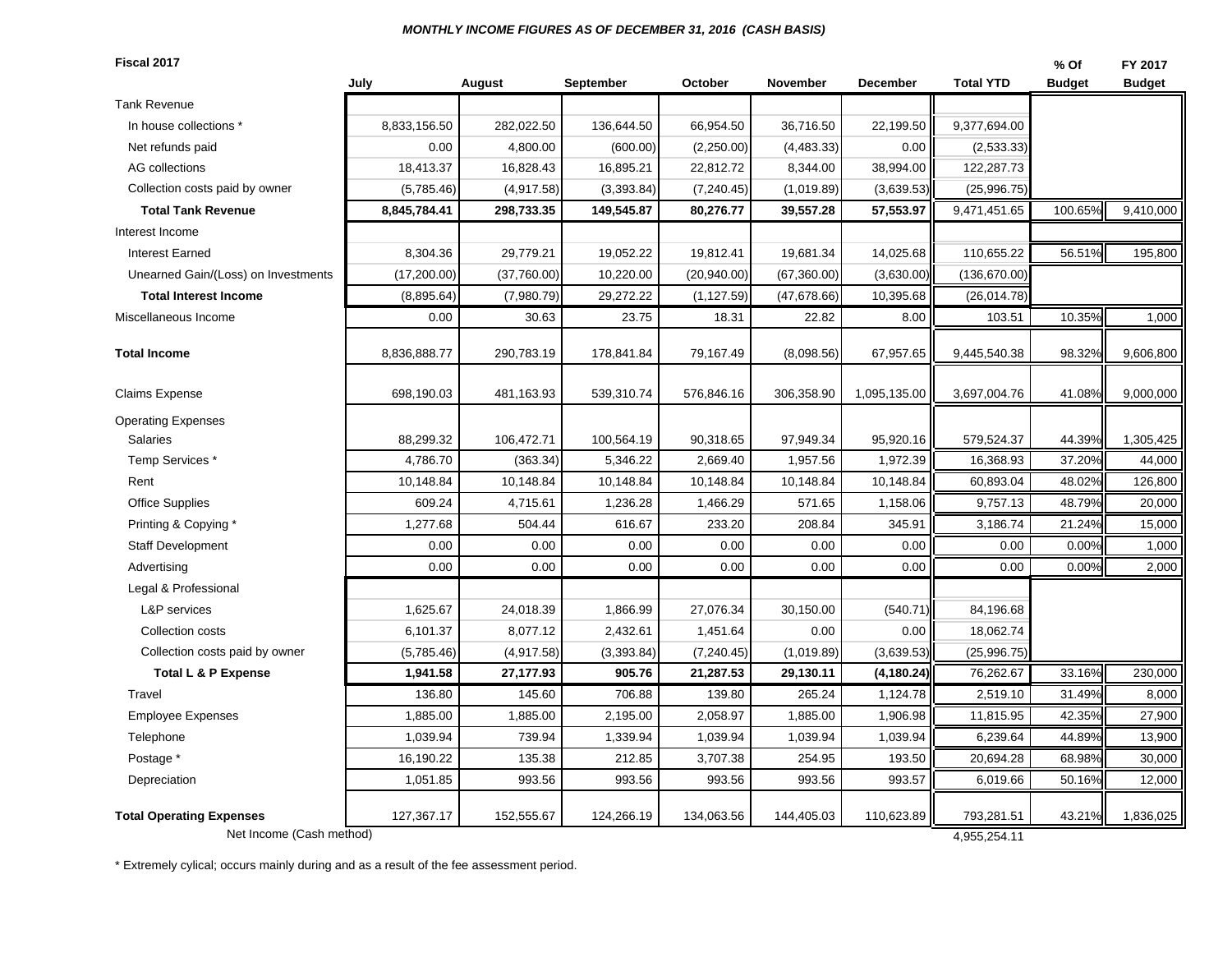## *Petroleum UST Release Compensation Board*  **Balance Sheet As of 12/31/2016**

| <b>Assets</b>                                                                                                                                                                                                                                                                                                                                                                                                                                                                                |                                                                                                                                                          |                                               |  |
|----------------------------------------------------------------------------------------------------------------------------------------------------------------------------------------------------------------------------------------------------------------------------------------------------------------------------------------------------------------------------------------------------------------------------------------------------------------------------------------------|----------------------------------------------------------------------------------------------------------------------------------------------------------|-----------------------------------------------|--|
| <b>Current Assets</b><br>108 State Cash Balance<br>112 Debt Service Fund<br>114 Treasury Notes<br>138 Unclaimed Monies Trust Account<br>140 Investments - Obligated<br>141 Reinvested Interest - Obligated<br>142 Investments - Unobligated<br>143 Reinvested Interest-Unobligated<br><b>Total Current Assets</b><br><b>Fixed Assets</b><br>160 Fixed Asset-Furniture<br>165 Fixed Asset-Data Processing<br>169 Accumulated Depreciation<br><b>Total Fixed Assets</b><br><b>Total Assets</b> | 456,910.74<br>0.00<br>14,081,089.20<br>19,830.96<br>5,051,701.05<br>20,847.18<br>11,614,260.29<br>28,737.65<br>106,238.20<br>835,326.43<br>(913, 337.83) | 31,273,377.07<br>28,226.80<br>\$31,301,603.87 |  |
| <b>Liabilities</b>                                                                                                                                                                                                                                                                                                                                                                                                                                                                           |                                                                                                                                                          |                                               |  |
| <b>Current Liabilities</b><br><b>Total Current Liabilities</b><br><b>Long Term Liabilities</b><br><b>Total Long Term Liabilities</b><br><b>Total Liabilities</b>                                                                                                                                                                                                                                                                                                                             |                                                                                                                                                          | 0.00<br>0.00<br>\$0.00                        |  |
| <b>Equity</b>                                                                                                                                                                                                                                                                                                                                                                                                                                                                                |                                                                                                                                                          |                                               |  |
| <b>Equity Accounts</b><br>283 Retained Earnings (Deficiency)<br>Current Year Income (Loss)<br><b>Total Equity</b>                                                                                                                                                                                                                                                                                                                                                                            | 22,930,271.55<br>8,371,332.32                                                                                                                            | 31,301,603.87                                 |  |
| <b>Total Liabilities and Equity</b>                                                                                                                                                                                                                                                                                                                                                                                                                                                          |                                                                                                                                                          | \$31,301,603.87                               |  |

Г

Г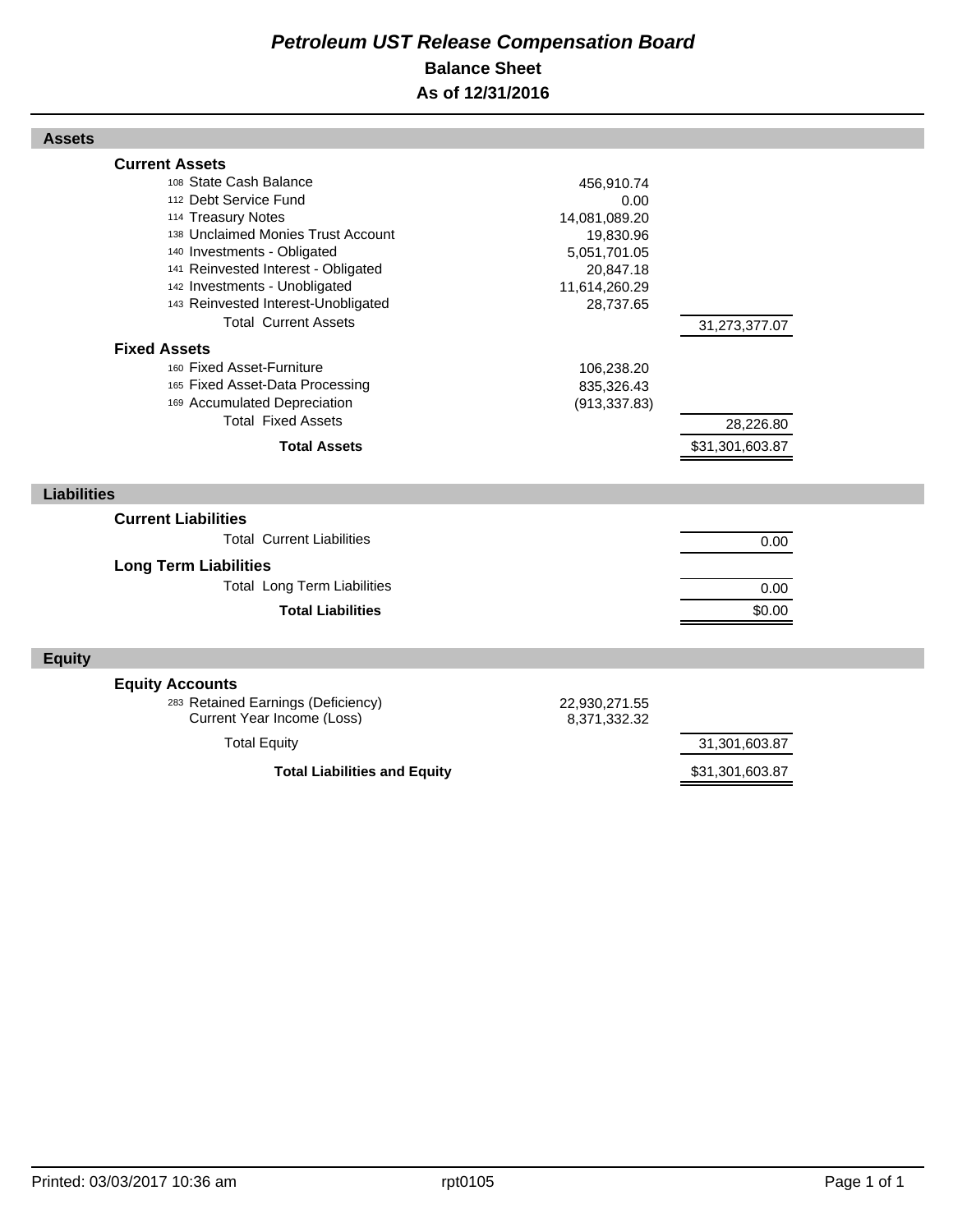## *Petroleum UST Release Compensation Board*  **Income Statement For the Month Ended 12/31/2016**

|                     | <b>Operating Income</b>              |                  | <b>Year To Date</b> |
|---------------------|--------------------------------------|------------------|---------------------|
| 301                 | <b>Tank Fees</b>                     | 57,553.97        | 11,138,415.66       |
| 303                 | Investment Income                    | 10,395.68        | (26,014.78)         |
|                     | <b>Total Operating Income</b>        | 67,949.65        | 11,112,400.88       |
|                     | <b>Operating Expenses</b>            |                  |                     |
| 350                 | <b>Claims Paid</b>                   | 1,095,135.00     | 2,198,954.28        |
|                     | <b>Total Operating Expenses</b>      | 1,095,135.00     | 2,198,954.28        |
|                     | <b>Administrative Expenses</b>       |                  |                     |
| 621                 | <b>Salaries</b>                      | 87,900.00        | 376,043.57          |
| 626                 | <b>Temporary Services</b>            | 1,972.39         | 13,599.11           |
| 634                 | Rent                                 | 10,148.84        | 60,893.04           |
| 638                 | <b>Office Supplies</b>               | 1,158.06         | 9,078.99            |
| 639                 | Printing & Copying                   | 345.91           | 1,909.06            |
| 668                 | Legal & Professional                 | (4, 180.24)      | 49,732.41           |
| 669                 | <b>Depreciation Expense</b>          | 993.57           | 6,019.66            |
| 672                 | Travel                               | 1,124.78         | 2,382.30            |
| 675                 | <b>Employee Expenses</b>             | 1,906.98         | 11,815.95           |
| 680                 | Telephone                            | 1,039.94         | 6,239.64            |
| 681                 | Postage                              | 193.50           | 4,504.06            |
|                     | <b>Total Administrative Expenses</b> | 102,603.73       | 542,217.79          |
| <b>Other Income</b> |                                      |                  |                     |
| 701                 | Miscellaneous Income                 | 8.00             | 103.51              |
|                     | <b>Total Other Income</b>            | 8.00             | 103.51              |
|                     | Net Income (Loss)                    | (\$1,129,781.08) | \$8,371,332.32      |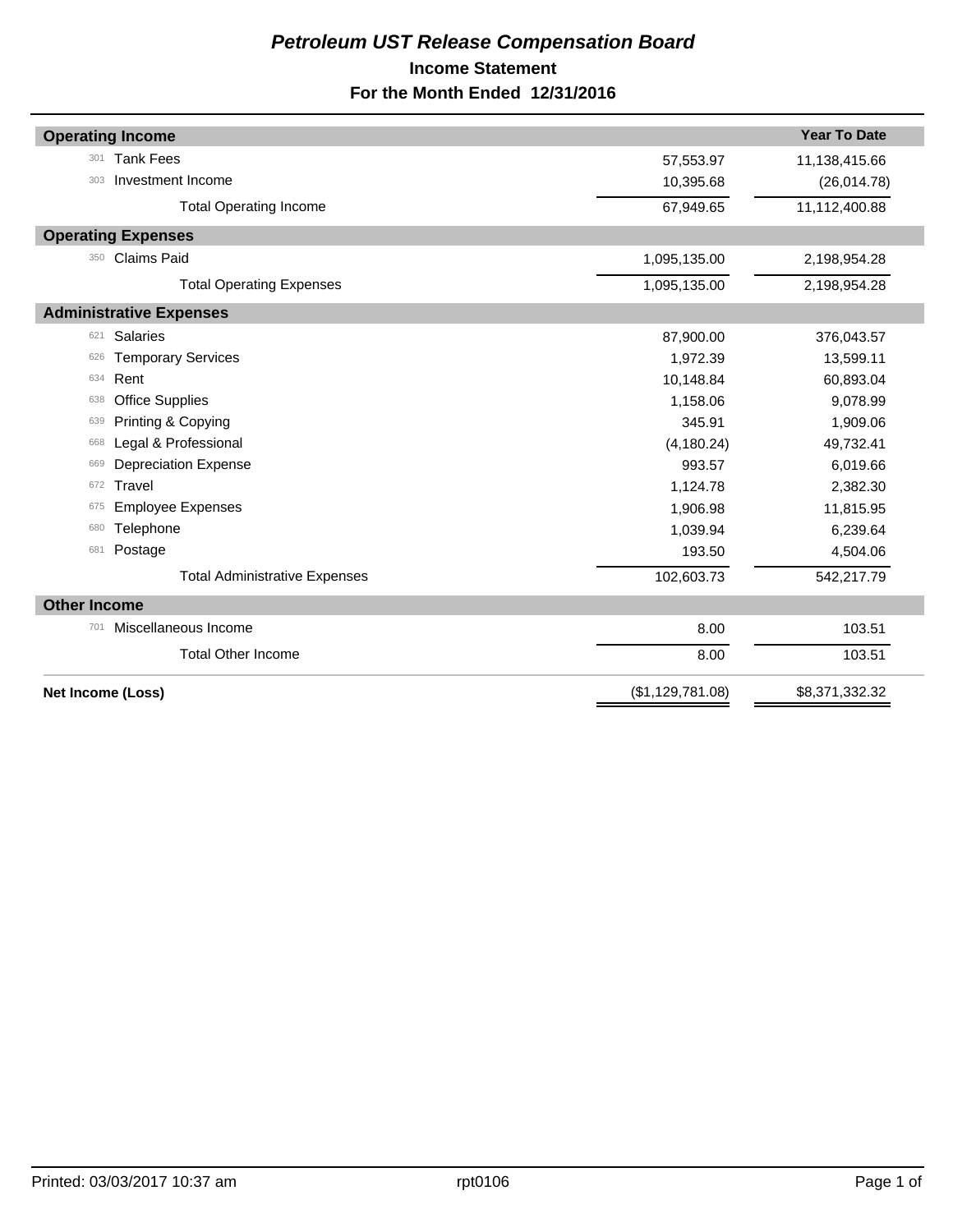## **Trial Balance** *Petroleum UST Release Compensation Board*  **Transaction Dates 12/01/2016 to 12/31/2016**

| Account | Account                               | <b>Beginning Balance</b> | Transaction    | <b>Ending Balance</b> |
|---------|---------------------------------------|--------------------------|----------------|-----------------------|
| 108     | State Cash Balance                    | 3,355,272.17             | (2,898,361.43) | 456,910.74            |
| 114     | <b>Treasury Notes</b>                 | 14,080,732.02            | 357.18         | 14,081,089.20         |
| 138     | <b>Unclaimed Monies Trust Account</b> | 19,818.13                | 12.83          | 19,830.96             |
| 140     | Investments - Obligated               | 6,392,522.81             | (1,340,821.76) | 5,051,701.05          |
| 141     | Reinvested Interest - Obligated       | 17,158.22                | 3,688.96       | 20,847.18             |
| 142     | Investments - Unobligated             | 8,514,260.29             | 3,100,000.00   | 11,614,260.29         |
| 143     | Reinvested Interest-Unobligated       | 22,400.94                | 6,336.71       | 28,737.65             |
| 160     | <b>Fixed Asset-Furniture</b>          | 106,238.20               | 0.00           | 106,238.20            |
| 165     | <b>Fixed Asset-Data Processing</b>    | 835,326.43               | 0.00           | 835,326.43            |
| 169     | <b>Accumulated Depreciation</b>       | (912, 344.26)            | (993.57)       | (913, 337.83)         |
| 283     | <b>Retained Earnings (Deficiency)</b> | (22,930,271.55)          | 0.00           | (22,930,271.55)       |
| 301     | <b>Tank Fees</b>                      | (11,080,861.69)          | (57, 553.97)   | (11, 138, 415.66)     |
| 303     | Investment Income                     | 36,410.46                | (10, 395.68)   | 26,014.78             |
| 350     | <b>Claims Paid</b>                    | 1,103,819.28             | 1,095,135.00   | 2,198,954.28          |
| 621     | <b>Salaries</b>                       | 288,143.57               | 87,900.00      | 376,043.57            |
| 626     | <b>Temporary Services</b>             | 11,626.72                | 1,972.39       | 13,599.11             |
| 634     | Rent                                  | 50,744.20                | 10,148.84      | 60,893.04             |
| 638     | <b>Office Supplies</b>                | 7,920.93                 | 1,158.06       | 9,078.99              |
| 639     | Printing & Copying                    | 1,563.15                 | 345.91         | 1,909.06              |
| 668     | Legal & Professional                  | 53,912.65                | (4, 180.24)    | 49,732.41             |
| 669     | <b>Depreciation Expense</b>           | 5,026.09                 | 993.57         | 6,019.66              |
| 672     | Travel                                | 1,257.52                 | 1,124.78       | 2,382.30              |
| 675     | <b>Employee Expenses</b>              | 9,908.97                 | 1,906.98       | 11,815.95             |
| 680     | Telephone                             | 5,199.70                 | 1,039.94       | 6,239.64              |
| 681     | Postage                               | 4,310.56                 | 193.50         | 4,504.06              |
| 701     | Miscellaneous Income                  | (95.51)                  | (8.00)         | (103.51)              |
|         |                                       | 0.00                     | 0.00           | 0.00                  |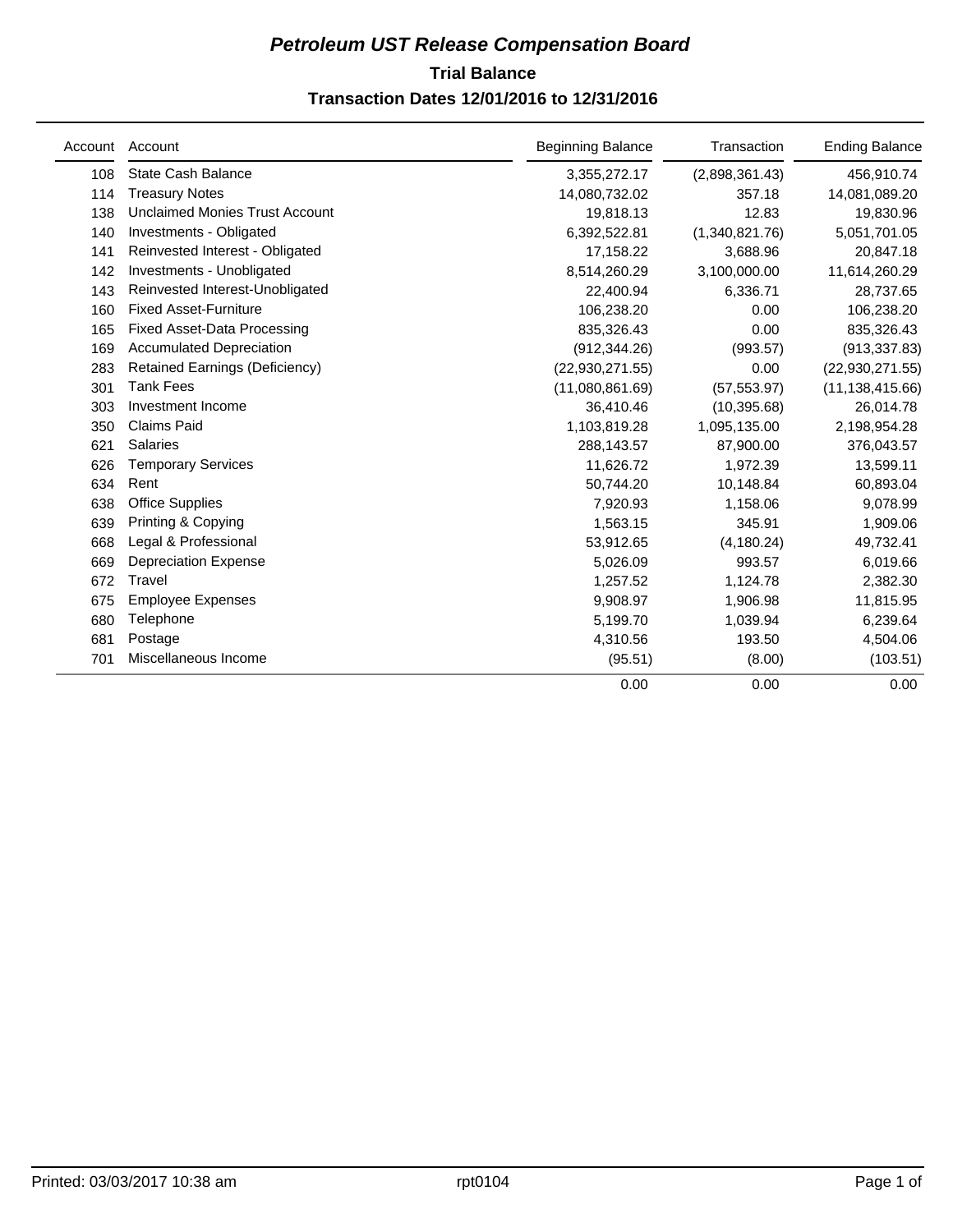#### **PETROLEUM UST RELEASE COMPENSATION BOARDPROGRAM YEAR 2016 COMPLIANCE / FEE ASSESSMENT REPORT AS OF FEBRUARY 28, 2017**

|                                                      | PY 2016<br>As of 2/28/2017 | PY 2016<br>As of 12/31/2016 | <b>Increase from</b><br><b>Jan. Meeting</b> | PY 2015<br>$(7/1/15 - 6/30/16)$                                                                   | PY 2014<br>$(7/1/14 - 6/30/15)$ | PY 2013<br>$(7/1/13 - 6/30/14)$ | PY 2012<br>$(7/1/12 - 6/30/13)$ | Percent of<br>PY 2016/PY 2015 |
|------------------------------------------------------|----------------------------|-----------------------------|---------------------------------------------|---------------------------------------------------------------------------------------------------|---------------------------------|---------------------------------|---------------------------------|-------------------------------|
| <b>Refunds</b>                                       |                            |                             |                                             |                                                                                                   |                                 |                                 |                                 |                               |
| Amount of Refunds Paid                               | $$19,463$ (a)              | \$8,533                     | \$10,930                                    | $$98,740$ (a)                                                                                     | $$158,794$ (a)                  | $$212,530$ (a)                  | \$273,165                       | 20%                           |
| Number of Refunds Paid                               | 71                         | 44                          | 27                                          | 311                                                                                               | 419                             | 437                             | 636                             | 23%                           |
| Number of Owners Paid Refunds                        | 15                         | 11                          |                                             | 89                                                                                                | 156                             | 146                             | 220                             | 17%                           |
| Number of Pending Refunds                            | 2,860                      | 2,832                       | 28                                          |                                                                                                   |                                 |                                 |                                 |                               |
| Amount of Pending Refunds                            | \$1,403,015                | \$1,404,472                 | (\$1,457)                                   |                                                                                                   |                                 |                                 |                                 |                               |
| <b>Collections</b>                                   |                            |                             |                                             |                                                                                                   |                                 |                                 |                                 |                               |
| Amount of Refunds Used to Offset Outstanding Fees    | \$34,192                   | \$31,492                    | \$2,700                                     | \$76,750                                                                                          | \$61,355                        | \$120,635                       | \$51,194                        | 45%                           |
| Amount Collected by Attorney General/Special Counsel | \$179,324                  | \$122,288                   | \$57,036                                    | \$364,401                                                                                         | \$200,352                       | \$307,108                       | $$384,008$ (b)                  | 49%                           |
| <b>Collection Costs</b>                              | \$33,597                   | \$18,063                    | \$15,534                                    | \$89,643                                                                                          | \$38,727                        | \$80,498                        | \$115,310                       |                               |
| Amount Collected by AG/SC, Less Collection Costs     | \$145,727                  | \$104,225                   | \$41,502                                    | \$274,758                                                                                         | \$161,625                       | \$226,610                       | \$268,698                       |                               |
| Number of Accounts Certified to the AG's office      | 51                         | 51                          |                                             | 321                                                                                               | 340                             | 272                             | 604                             | 16%                           |
| Number of Owners Certified to the AG's office        | 22                         | 22                          | $\epsilon$                                  | 174                                                                                               | 196                             | 179                             | 226                             | 13%                           |
| Amount Certified to the AG's office                  | \$129,035                  | \$129,035                   | \$0                                         | \$1,124,050                                                                                       | \$1,086,440                     | \$1,154,822                     | \$1,939,685                     | 11%                           |
| Appeals (As of 3/1/17)                               |                            |                             |                                             |                                                                                                   |                                 |                                 |                                 |                               |
| Orders Pursuant to Law                               | 3                          |                             |                                             | *Current: 2 under review - information to support appeal is expected; 1 settlement in negotiation |                                 |                                 |                                 |                               |
| Determination to Deny a Certificate of Coverage      | 1                          |                             |                                             | **Current: 1 under review - information to support appeal is expected                             |                                 |                                 |                                 |                               |
| <b>Ability to Pay Applications</b>                   |                            |                             |                                             |                                                                                                   |                                 |                                 |                                 |                               |
| Ability to Pay Applications Pending Review           | 4                          |                             |                                             |                                                                                                   |                                 |                                 |                                 |                               |
| COC Applications (As of 3/1/17)                      |                            |                             |                                             |                                                                                                   |                                 |                                 |                                 |                               |
| COC Application/Fee Statements Sent - annual mailing | 3,418                      |                             |                                             | 3,439                                                                                             | 3,439                           | 3,538                           | 3,595                           | 99%                           |
| # of Owners Issued COC                               | 2,978                      | 2,908                       | 70                                          | 3,138                                                                                             | 3,190                           | 3,243                           | 3,254                           | 93%                           |
| # of Owners w/COCs In-Process                        | 110                        | 211                         | (101)                                       | 43                                                                                                | n/a                             | n/a                             | n/a                             |                               |
| # of Owners w/Unresolved Pending Denials of COC      | 39                         | 26                          | 13                                          | 3                                                                                                 | 5                               | 3                               | $\overline{c}$                  |                               |
| # of Owners w/Unresolved Determinations Denying COC  | 74                         | 35                          | 39                                          | 114                                                                                               | 154                             | 164                             | 207                             |                               |
| <b>Unclaimed Monies/Refunds Pending</b>              |                            |                             |                                             |                                                                                                   |                                 |                                 |                                 |                               |
| Owners on Unclaimed Monies List (Uncashed Checks)    | 50                         | 50                          |                                             |                                                                                                   |                                 |                                 |                                 |                               |
| Amount of Unclaimed Monies (Uncashed Checks)         | \$38,897                   | \$38,897                    |                                             |                                                                                                   |                                 |                                 |                                 |                               |
| Owners with Refunds Pending - More Info Requested    | 9                          | 27                          |                                             |                                                                                                   |                                 |                                 |                                 |                               |
| Amount of Refunds Pending with More Info Requested   | \$10,390                   | \$33,665                    |                                             |                                                                                                   |                                 |                                 |                                 |                               |
| Owners with Refunds Pending - No Response to MIR     | 23                         |                             |                                             |                                                                                                   |                                 |                                 |                                 |                               |
| Amount with Refunds Pending - No Response to MIR     | \$26,935                   |                             |                                             |                                                                                                   |                                 |                                 |                                 |                               |

**(a) PY 2016 goal - \$225,000. PY 2016 refund/offsets as of 2/28/17: \$53,655 (24%). PY 2015 refund/offsets: \$175,490. PY 2014 refund/offsets: \$220,149. PY 2013 refund/offsets: \$333,165. PY 2012 refund/offsets: \$346,359.**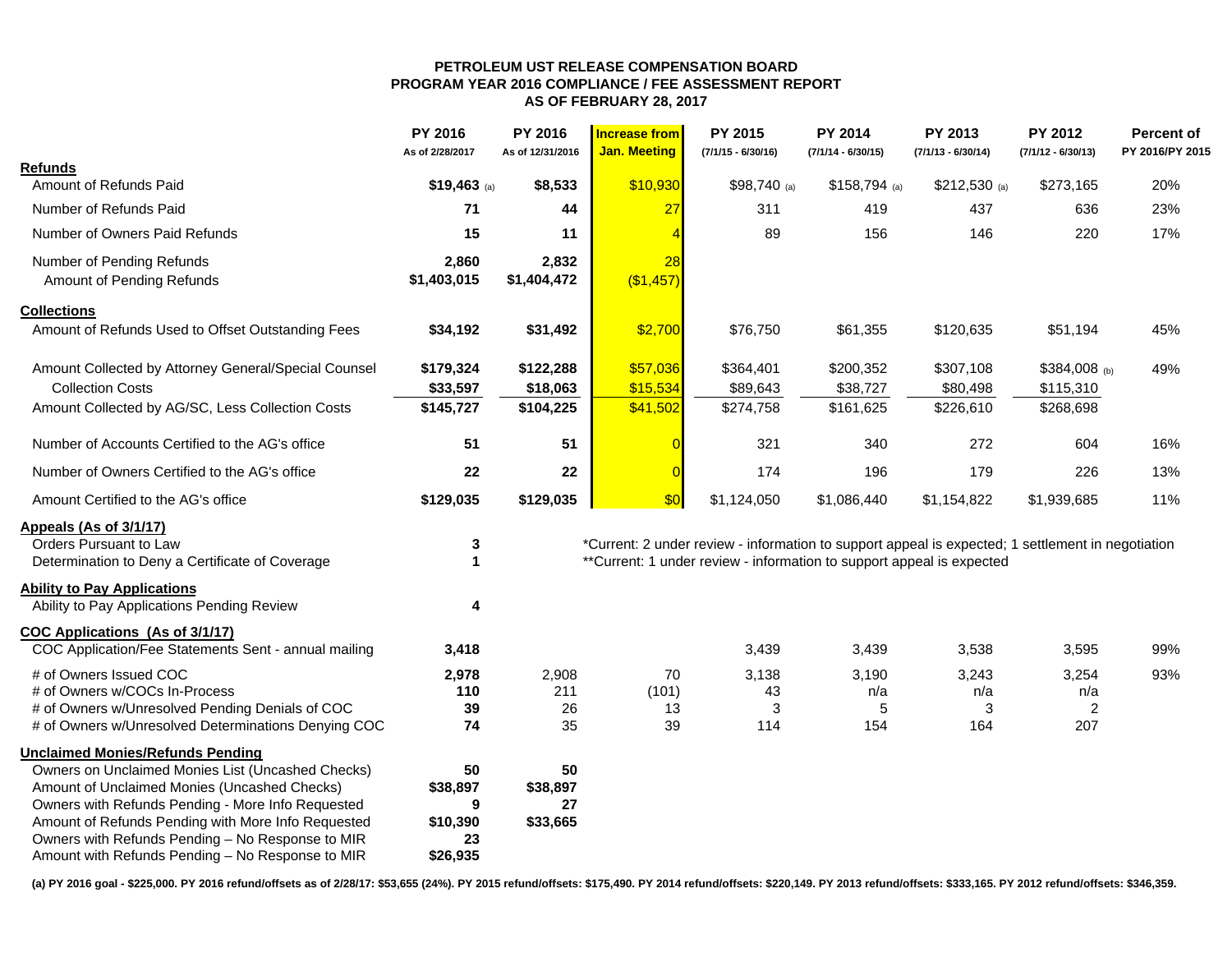## CLAIMS STATISTICS REPORT March 1, 2017

| <b>Total Number of all Sites</b>                                                                   | 3,076           |
|----------------------------------------------------------------------------------------------------|-----------------|
| Face Value of all Claims                                                                           | \$467,031,934   |
| <b>Total Deductible Used for Settled Claims</b>                                                    | (\$101,575,072) |
| Deductible Remaining for Open Claims                                                               | (\$6,052,096)   |
| <b>Net Value</b>                                                                                   | \$359,404,766   |
| <b>Total Disallowed Costs</b>                                                                      | (\$84,958,480)  |
| <b>Total Payments &amp; Installments</b>                                                           | (\$244,716,365) |
| <b>Maximum Liability of Unpaid Claims</b>                                                          | \$29,729,921    |
| Total Average Gross Value per Closed Site                                                          | \$132,450       |
| Total Average Net Value per Closed Site                                                            | \$98,862        |
| Total Average Payout per Closed Site (2,434 sites)                                                 | \$72,116        |
| Costs for Sites Cleaned Up Exclusively Under BUSTR's 1999, 2005 and/or 2012 Corrective Action Rule |                 |
| Above the Deductible (252 sites):                                                                  |                 |
| Average clean-up costs per site:                                                                   | \$120,652       |
| Average claim payout per site:                                                                     | \$48,193        |
| Above and Below the Deductible (492 sites):                                                        |                 |
| Average clean-up costs per site:                                                                   | \$75,408        |
| Average claim payout per site:                                                                     | \$24,684        |
|                                                                                                    |                 |
| Breakdown of all claim packages                                                                    |                 |
| <b>Work in Progress: Open Claims</b>                                                               |                 |
| Number of Claims with More Information Requested                                                   | 9               |
| Number of Claims with More Information Received                                                    | 5               |
| Number of Pending Reviewable Claims                                                                | 1,429           |
| <b>Total Open Claims</b>                                                                           | 1,443           |
| <b>Settled/Closed Claims</b>                                                                       |                 |
| <b>Number of Settled Claims</b>                                                                    | 5,208           |
| <b>Number of Closed Claims</b>                                                                     | 10,383          |
| Below Deductible/NFA closed without review/Revoked                                                 | 826             |
| Number of Claims on Waiting List                                                                   | 128             |
|                                                                                                    |                 |
| <b>Total Settled Claims</b>                                                                        | 16,545          |
| <b>Held Claims</b>                                                                                 |                 |
| Number of Claims with Appeals Outstanding                                                          | 14              |
| Number of Claims Below the Deductible                                                              | 201             |
|                                                                                                    |                 |
| <b>Total Held Claims</b><br><b>Total Number of Claims</b>                                          | 215<br>18,203   |
|                                                                                                    |                 |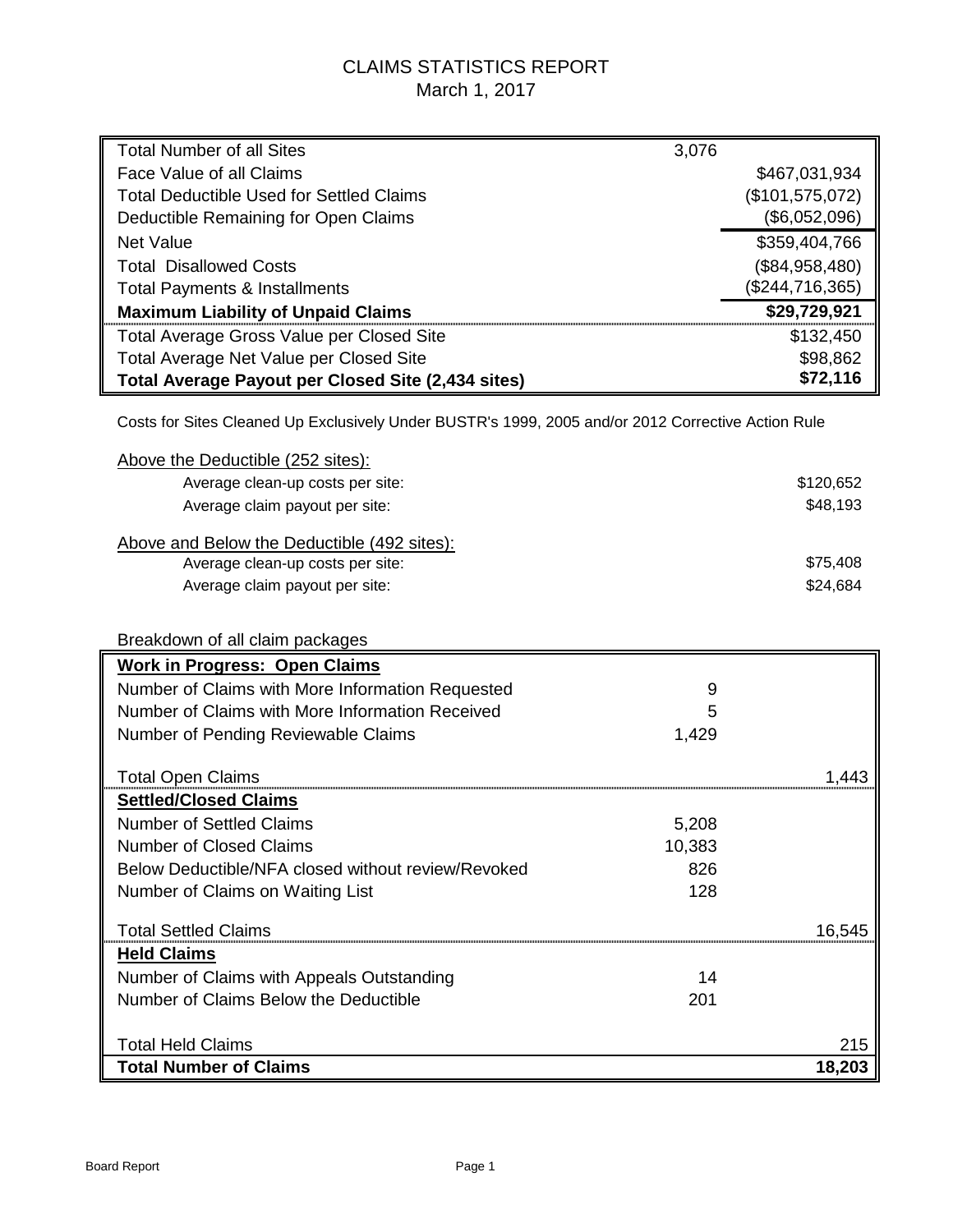#### **CLAIM SETTLEMENT SUMMARY**

|                                        | <b>CLAIMS REC'D</b>             | SETTLED        | RVK/BD-NFA+      | <b>FACE VALUE</b> | DISALLOWED        | DEDUCTIBLE USED SETTLEMENT      |                              |
|----------------------------------------|---------------------------------|----------------|------------------|-------------------|-------------------|---------------------------------|------------------------------|
| 2009                                   | 799 (\$11.078 M)                | 723            | 38               | \$14,606,030      | \$3,847,769       | \$3,082,306                     | \$<br>7,675,956 <sup>G</sup> |
| <b>AVG/MONTH</b>                       | 67 (\$0.923 M)                  | 63             |                  |                   |                   | <b>AVERAGE PAYOUT PER CLAIM</b> | \$<br>10,617                 |
| <b>PERCENTAGES</b>                     |                                 |                |                  |                   | 26.3%             |                                 | 66.6%                        |
| 2010                                   | 808 (\$11.406 M)                | 705            | 52               | \$12,639,804      | \$3,001,516       | \$2,583,509                     | \$<br>7,054,779              |
| <b>AVG/MONTH</b>                       | 67 (\$0.951 M)                  | 63             |                  |                   |                   | <b>AVERAGE PAYOUT PER CLAIM</b> | \$<br>10,007                 |
| <b>PERCENTAGES</b>                     |                                 |                |                  |                   | 23.7%             |                                 | 70.2%                        |
| 2011                                   | 794 (\$10.536 M)                | 725            | 94               | \$13,320,431      | \$2,753,772       | \$3,537,439                     | \$<br>7,029,220              |
| <b>AVG/MONTH</b>                       | 66 (\$0.878 M)                  | 68             |                  |                   |                   | <b>AVERAGE PAYOUT PER CLAIM</b> | \$<br>9,695                  |
| <b>PERCENTAGES</b>                     |                                 |                |                  |                   | 20.7%             |                                 | 71.9%                        |
| 2012                                   | 731 (\$10.055 M)                | 697            | 53               | \$11,779,357      | \$2,405,669       | \$2,374,716                     | \$<br>6,740,405              |
| <b>AVG/MONTH</b>                       | 61 (\$0.84M)                    | 63             |                  |                   |                   | <b>AVERAGE PAYOUT PER CLAIM</b> | \$<br>9,671                  |
| <b>PERCENTAGES</b>                     |                                 |                |                  |                   | 20.4%             |                                 | 71.7%                        |
| 2013                                   | 928 (\$12.120 M)                | 891            | 55               | \$12,513,139      | \$2,334,057       | \$2,874,260                     | \$<br>7,304,822              |
| <b>AVG/MONTH</b><br><b>PERCENTAGES</b> | 77 (\$1.010 M)                  | 79             |                  |                   | 18.7%             | <b>AVERAGE PAYOUT PER CLAIM</b> | \$<br>8,198<br>75.8%         |
| 2014                                   | 764 (\$10.541 M)                | 898            | 58               | \$13,546,097      | \$2,466,260       | \$3,040,313                     | \$<br>8,039,525              |
| <b>AVG/MONTH</b><br><b>PERCENTAGES</b> | 64 (\$0.878 M)                  | 80             |                  |                   | 18.2%             | <b>AVERAGE PAYOUT PER CLAIM</b> | \$<br>8,953<br>76.5%         |
| 2015                                   | 786 (\$11.029 M)                | 792            | 67               | \$12,587,087      | \$2,517,791       | \$2,451,880                     | \$<br>7,617,416              |
| <b>AVG/MONTH</b>                       | 66 (\$0.919 M)                  | 72             |                  |                   |                   | <b>AVERAGE PAYOUT PER CLAIM</b> | \$<br>9,618                  |
| <b>PERCENTAGES</b>                     |                                 |                |                  |                   | 20.0%             |                                 | 75.2%                        |
| PROGRAM YEAR 2016                      |                                 |                |                  |                   |                   |                                 |                              |
| <b>MONTH</b>                           | <b>CLAIMS REC'D</b>             | <b>SETTLED</b> | RVK/BD-NFA+      | <b>FACE VALUE</b> | <b>DISALLOWED</b> | DEDUCTIBLE USED SETTLEMENT      |                              |
| Jul-16                                 | 49 (\$0.746 M)                  | 62             | $\boldsymbol{0}$ | \$1,273,713       | \$401,250         | \$277,145                       | \$595,319                    |
| Aug-16                                 | 85 (\$0.964 M)                  | 51             | $\boldsymbol{0}$ | \$662,557         | \$166,517         | \$125,183                       | \$370,857                    |
| $Sep-16$                               | 50 (\$0.801 M)                  | 54             | $\boldsymbol{0}$ | \$762,091         | \$52,914          | \$93,320                        | \$615,857                    |
| $Oct-16$                               | 43 (\$0.725 M)                  | 78             | $\boldsymbol{0}$ | \$1,183,811       | \$164,740         | \$317,880                       | \$701,191                    |
| $Nov-16$                               | 42 (\$0.877M)                   | 50             | $\overline{0}$   | \$882,094         | \$108,689         | \$190,747                       | \$582,658                    |
| $Dec-16$                               | 55 (\$0.804M)                   | 70             | 21               | \$1,102,066       | \$98,093          | \$324,398                       | \$679,574                    |
| $Jan-17$                               | 34 (\$0.436M)                   | 71             | $\boldsymbol{0}$ | \$756,276         | \$131,821         | \$136,001                       | \$488,454                    |
| Feb-17                                 | 53 (\$0.505M)                   | 83             | $\overline{0}$   | \$1,181,264       | \$216,903         | \$325,390                       | \$638,971                    |
| $Mar-17$                               |                                 |                |                  |                   |                   |                                 |                              |
| Apr-17                                 |                                 |                |                  |                   |                   |                                 |                              |
| $May-17$                               |                                 |                |                  |                   |                   |                                 |                              |
| $Jun-17$                               |                                 |                |                  |                   |                   |                                 |                              |
| <b>TOTAL</b>                           | 411 (\$5.858 M)                 | 519            | 21               | \$7,803,873       | \$1,340,928       | \$1,790,064                     | \$4,672,882                  |
| <b>AVG/MONTH</b>                       | 51 (\$0.732 M)                  | 68             |                  |                   |                   |                                 |                              |
|                                        | <b>AVERAGE PAYOUT PER CLAIM</b> |                |                  |                   |                   |                                 | \$9,004                      |
| <b>PERCENTAGES</b>                     |                                 |                |                  |                   | 17.2%             |                                 | 77.7%                        |

GIncludes a settlement agreement in PY 2009 with a major oil company for 96 claims for \$1,215,000 (a payout percentage of 46.9%) **†**Eligibility revoked and/or Below Deductible claims with an NFA are not included in the claims payout statistics.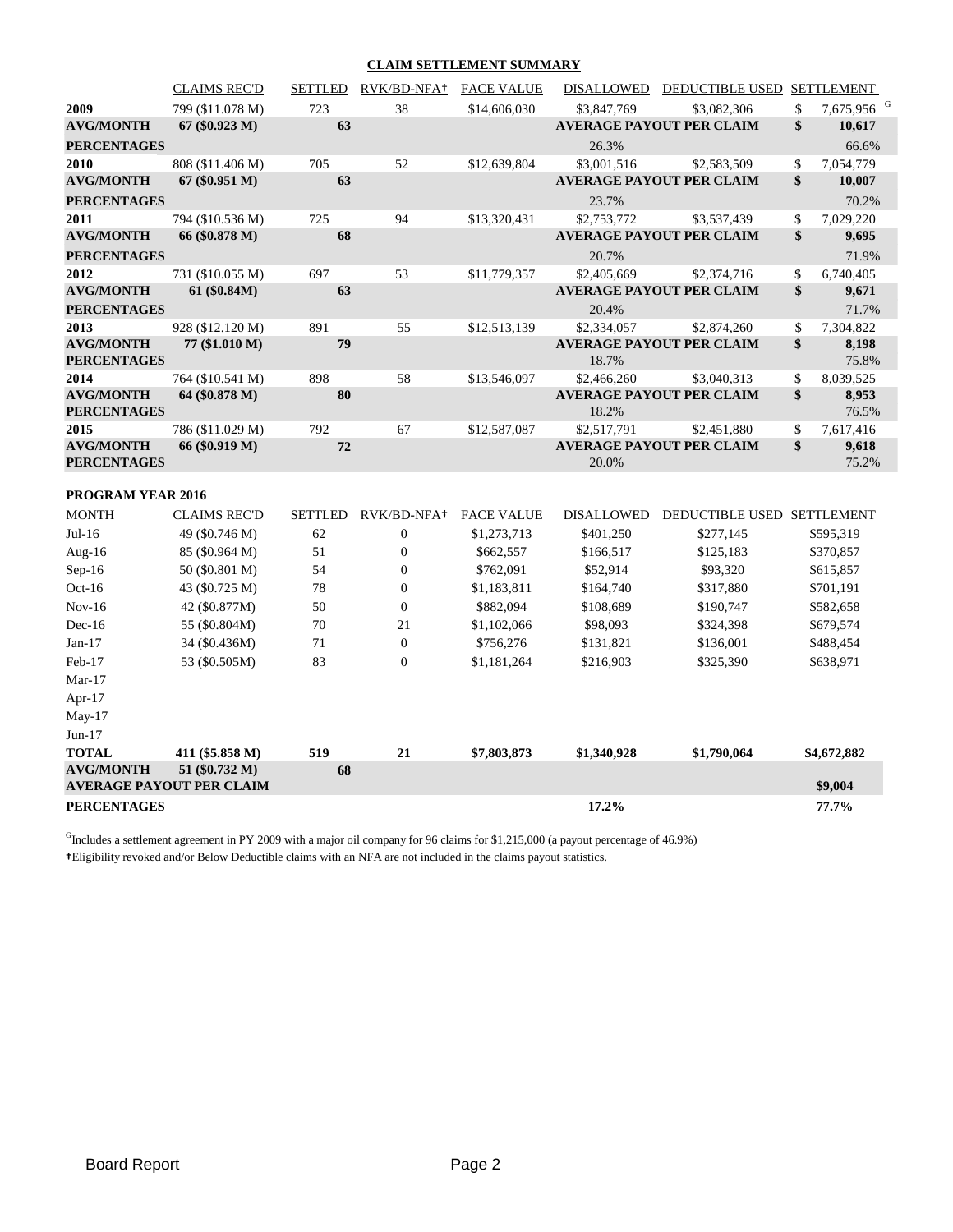#### **ELIGIBILITY STATISTICS REPORT**

March 1, 2017

## **Breakdown of Applications**

| More Info Requested            | $\mathcal{D}$ |
|--------------------------------|---------------|
| In Review                      | 31            |
| <b>Total Open Applications</b> | 33            |

*Eligibility Determinations Under Appeal 7*

|                | <b>REC'D</b>            | <b>APP'D</b> | <b>DENIED</b>  |
|----------------|-------------------------|--------------|----------------|
| <b>PY 2004</b> | 72                      | 81           | 47             |
| Average/mo.    | 6                       |              | 11             |
| <b>PY 2005</b> | 97                      | 72           | 33             |
| Average/mo.    | 8                       |              | 9              |
| <b>PY 2006</b> | 109                     | 73           | 32             |
| Average/mo.    | $\boldsymbol{9}$        |              | 9              |
| <b>PY 2007</b> | 108                     | 74           | 28             |
| Average/mo.    | $\boldsymbol{9}$        |              | 9              |
| <b>PY 2008</b> | 99                      | 68           | 26             |
| Average/mo.    | 8                       |              | 8              |
| <b>PY 2009</b> | 95                      | 84           | 19             |
| Average/mo.    | 8                       |              | 9              |
| <b>PY 2010</b> | 48                      | 51           | 16             |
| Average/mo.    | $\overline{\mathbf{4}}$ |              | 6              |
| <b>PY 2011</b> | 67                      | 47           | 15             |
| Average/mo.    | 6                       |              | 5              |
| <b>PY 2012</b> | 87                      | 54           | 17             |
| Average/mo.    | 7                       |              | 6              |
| <b>PY 2013</b> | 53                      | 65           | $\overline{7}$ |
| Average/mo.    | $\overline{\mathbf{4}}$ |              | 6              |
| <b>PY 2014</b> | 80                      | 64           | 15             |
| Average/mo.    | 7                       |              | 7              |
| <b>PY 2015</b> | 77                      | 41           | 28             |
| Average/mo.    | 6                       |              | 6              |

|  | <b>Program Year 2016</b> |  |  |
|--|--------------------------|--|--|
|--|--------------------------|--|--|

|              | <b>REC'D</b> | <b>APP'D</b> | <b>DENIED</b> | <b>Denial Reasons PY 2016</b> |
|--------------|--------------|--------------|---------------|-------------------------------|
|              |              |              |               |                               |
| $Jul-16$     | 0            | 3            | 4             | No Release<br>4               |
| Aug- $16$    | 4            | 2            |               | Late Filing<br>2              |
| $Sep-16$     | 11           | 4            | 2             | No Valid COC                  |
| $Oct-16$     | 8            |              | 5             | Abandoned/OOC Tank            |
| $Nov-16$     | 3            | 2            |               | No CA Required                |
| $Dec-16$     |              | $\theta$     | 0             | <b>Pre-Fund Release</b>       |
| $Jan-17$     | 11           | 6            | 2             | Incomplete App                |
| $Feb-17$     | 10           | 5            |               | <b>Untimely Fees</b>          |
| $Mar-17$     |              |              |               | No Fee Payment                |
| Apr- $17$    |              |              |               | No Response                   |
| $May-17$     |              |              |               | Other                         |
| $Jun-17$     |              |              |               | 16<br><b>Total</b>            |
| <b>TOTAL</b> | 48           | 27           | 16            |                               |
| Average/mo.  | 6            |              |               |                               |

| Average/mo.    | 8   |    | 9  |
|----------------|-----|----|----|
| <b>PY 2006</b> | 109 | 73 | 32 |
| Average/mo.    | 9   |    | 9  |
| <b>PY 2007</b> | 108 | 74 | 28 |
| Average/mo.    | 9   |    | 9  |
| <b>PY 2008</b> | 99  | 68 | 26 |
| Average/mo.    | 8   |    | 8  |
| <b>PY 2009</b> | 95  | 84 | 19 |
| Average/mo.    | 8   |    | 9  |
| <b>PY 2010</b> | 48  | 51 | 16 |
| Average/mo.    | 4   |    | 6  |
| <b>PY 2011</b> | 67  | 47 | 15 |
| Average/mo.    | 6   |    |    |

| <b>Denial Reasons PY 2016</b> |                |
|-------------------------------|----------------|
| No Release                    | 4              |
| Late Filing                   | $\mathfrak{D}$ |
| No Valid COC                  |                |
| Abandoned/OOC Tank            |                |
| No CA Required                |                |
| Pre-Fund Release              |                |
| Incomplete App                |                |
| <b>Untimely Fees</b>          |                |
| No Fee Payment                |                |
| No Response                   |                |
| <b>Other</b>                  |                |
|                               |                |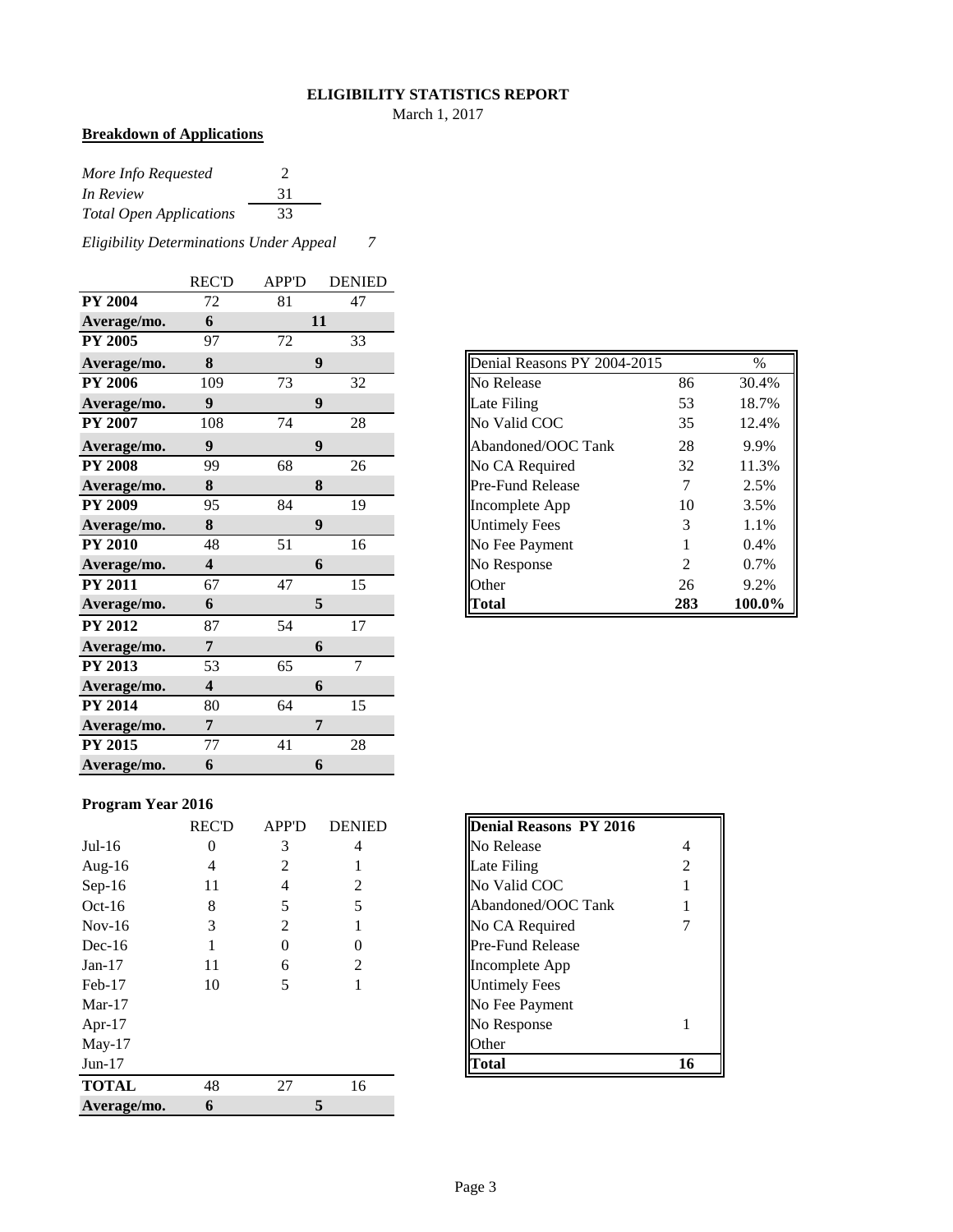## **COST PRE-APPROVAL STATISTICS REPORT**

March 1, 2017

## **Mandatory Cost Pre-Approvals Voluntary Pre-Approvals**

| Number Annual RAPs in Review                 |  |
|----------------------------------------------|--|
| Number Annual FPR in Review                  |  |
| All Other Mandatory Open Cost Pre-Approvals: |  |
| Total Open Mandatory Cost Pre-Approvals      |  |

| Number in Review |  |
|------------------|--|

|                |              | <b>New RAPs</b> |              | <b>Annual RAP</b><br><b>Cost Pre-</b><br>Approvals |              | <b>Annual FPR</b><br><b>Cost Pre-</b><br><b>Approvals</b> |              | <b>Mandatory</b><br>IRA |              | Tier 3       | Monitoring / | <b>Calibration</b><br>Plan | <b>Notification of</b><br>Cost<br><b>Exceedance</b> |              | Voluntarv    |              | <b>TOTALS</b> |
|----------------|--------------|-----------------|--------------|----------------------------------------------------|--------------|-----------------------------------------------------------|--------------|-------------------------|--------------|--------------|--------------|----------------------------|-----------------------------------------------------|--------------|--------------|--------------|---------------|
|                | <b>REC'D</b> | <b>DET'D</b>    | <b>REC'D</b> | <b>DET'D</b>                                       | <b>REC'D</b> | <b>DET'D</b>                                              | <b>REC'D</b> | <b>DET'D</b>            | <b>REC'D</b> | <b>DET'D</b> | <b>REC'D</b> | <b>DET'D</b>               | <b>DET'D</b><br>REC'D                               | <b>REC'D</b> | <b>DET'D</b> | <b>REC'D</b> | <b>DET'D</b>  |
| <b>PY 2010</b> | 22           | 22              | 21           | 24                                                 | 52           | 66                                                        | $\circ$      |                         | 23           | 28           | 34           | 38                         | Previously                                          | 31           | 30           | 191          | 217           |
| <b>PY 2011</b> | 36           | 30              | 18           | 17                                                 | 56           | 55                                                        |              |                         | 22           | 17           | 45           | 43                         | included in                                         | 41           | 46           | 223          | 210           |
| <b>PY 2012</b> | 26           | 39              | 18           | 18                                                 | 57           | 68                                                        |              | 10                      | 13           | 23           | 30           | 41                         | <b>Annual RAP</b>                                   | 35           | 35           | 186          | 234           |
| PY 2013        | 30           | 29              | 36           | 38                                                 | 51           | 54                                                        |              |                         | 14           | 16           | 20           | 21                         | Cost Pre-                                           | 18           | 22           | 174          | 184           |
| <b>PY 2014</b> | 32           | 35              | 31           | 33                                                 | 30           | 33                                                        | <sub>0</sub> |                         | 13           | 9            | 22           | 20                         | Approval column                                     | 21           | 20           | 155          | 155           |
| PY 2015        | 24           | 31              | 20           | 19                                                 | 38           | 37                                                        | 8            |                         | 10           | 13           | 22           | 18                         | 26<br>23                                            |              | 16           | 162          | 169           |

|                |                |                 |                | <b>Annual RAP</b> |              | <b>Annual FPR</b> |                |                  |             |                | Monitoring/    |                    |                   | <b>Notification of</b>  |                  |                |                 |                |
|----------------|----------------|-----------------|----------------|-------------------|--------------|-------------------|----------------|------------------|-------------|----------------|----------------|--------------------|-------------------|-------------------------|------------------|----------------|-----------------|----------------|
|                |                |                 |                | <b>Cost Pre-</b>  |              | <b>Cost Pre-</b>  |                | <b>Mandatory</b> |             |                |                | <b>Calibration</b> |                   | Cost                    |                  |                |                 |                |
| <b>PY 2016</b> |                | <b>New RAPs</b> |                | <b>Approvals</b>  |              | <b>Approvals</b>  |                | <b>IRA</b>       | Tier 3      |                | Plan           |                    | <b>Exceedance</b> |                         | <b>Voluntary</b> |                | <b>TOTALS</b>   |                |
|                | <b>REC'D</b>   | <b>DET'D</b>    | REC'D          | <b>DET'D</b>      | <b>REC'D</b> | <b>DET'D</b>      | <b>REC'D</b>   |                  | DET'D REC'D | <b>DET'D</b>   | REC'D          | <b>DET'D</b>       | REC'D             | <b>DET'D</b>            | REC'D            | <b>DET'D</b>   | <b>REC'D</b>    | <b>DET'D</b>   |
| $Jul-16$       | 3              | 2               | $\overline{2}$ |                   | 2            | 2                 | $\Omega$       | $\Omega$         |             | $\Omega$       | 2              |                    | 2                 | 2                       | 3                | 3              | 15              | 11             |
| Aug-16         | 2              | $\overline{0}$  |                | 2                 | 2            | 3                 | $\overline{0}$ | $\overline{0}$   |             | $\overline{0}$ |                | 0                  |                   | 2                       | 2                | $\overline{2}$ | 10              | 9              |
| $Sep-16$       | 0              | $\overline{0}$  |                | 2                 | 3            | 3                 | $\theta$       | $\Omega$         |             |                | 3              | ⇁                  | $\Omega$          |                         | $\overline{c}$   | $\overline{2}$ | 10              | 16             |
| $Oct-16$       |                | 2               | $\Omega$       | $\overline{0}$    | 2            | $\overline{c}$    | $\theta$       | $\Omega$         | $\Omega$    | $\overline{2}$ |                | 4                  |                   | $\theta$                |                  | 2              | 6               | 12             |
| $Nov-16$       | $\overline{2}$ |                 | $\Omega$       | $\overline{0}$    |              |                   | $\Omega$       | $\Omega$         |             |                | $\overline{0}$ |                    | $\Omega$          | $\Omega$                | 3                | $\overline{2}$ | $\mathbf{\tau}$ | 6              |
| $Dec-16$       |                | 3               | $\overline{4}$ | $\overline{2}$    |              | 5                 | $\theta$       | $\overline{0}$   |             |                | $\overline{2}$ |                    | 4                 | $\theta$                | 3                | $\overline{2}$ | 16              | 14             |
| $Jan-17$       | 4              |                 | $\overline{4}$ | 5                 |              |                   |                | $\Omega$         |             | $\overline{2}$ | $\overline{2}$ | 0                  | $\Omega$          | $\overline{\mathbf{5}}$ | 0                | 3              | 13              | 17             |
| Feb-17         | 3              | 2               | 5              | $\Omega$          | 4            |                   | $\Omega$       |                  | $\Omega$    | $\theta$       | $\overline{4}$ |                    | $\overline{2}$    | $\Omega$                | 2                |                | 20              | 6              |
| $Mar-17$       |                |                 |                |                   |              |                   |                |                  |             |                |                |                    |                   |                         |                  |                | $\theta$        | $\overline{0}$ |
| Apr-17         |                |                 |                |                   |              |                   |                |                  |             |                |                |                    |                   |                         |                  |                | $\Omega$        | $\overline{0}$ |
| $May-17$       |                |                 |                |                   |              |                   |                |                  |             |                |                |                    |                   |                         |                  |                | $\theta$        | $\overline{0}$ |
| $Jun-17$       |                |                 |                |                   |              |                   |                |                  |             |                |                |                    |                   |                         |                  |                | $\Omega$        | $\overline{0}$ |
| <b>TOTALS</b>  | 16             | 11              | 17             | 12                | 16           | 18                |                |                  | 6           | $\overline{ }$ | 15             | 15                 | 10                | 10                      | 16               | 17             | 97              | 91             |
| Avg./Mo        |                |                 |                |                   |              |                   |                |                  |             |                |                |                    |                   |                         |                  |                | 12              | 11             |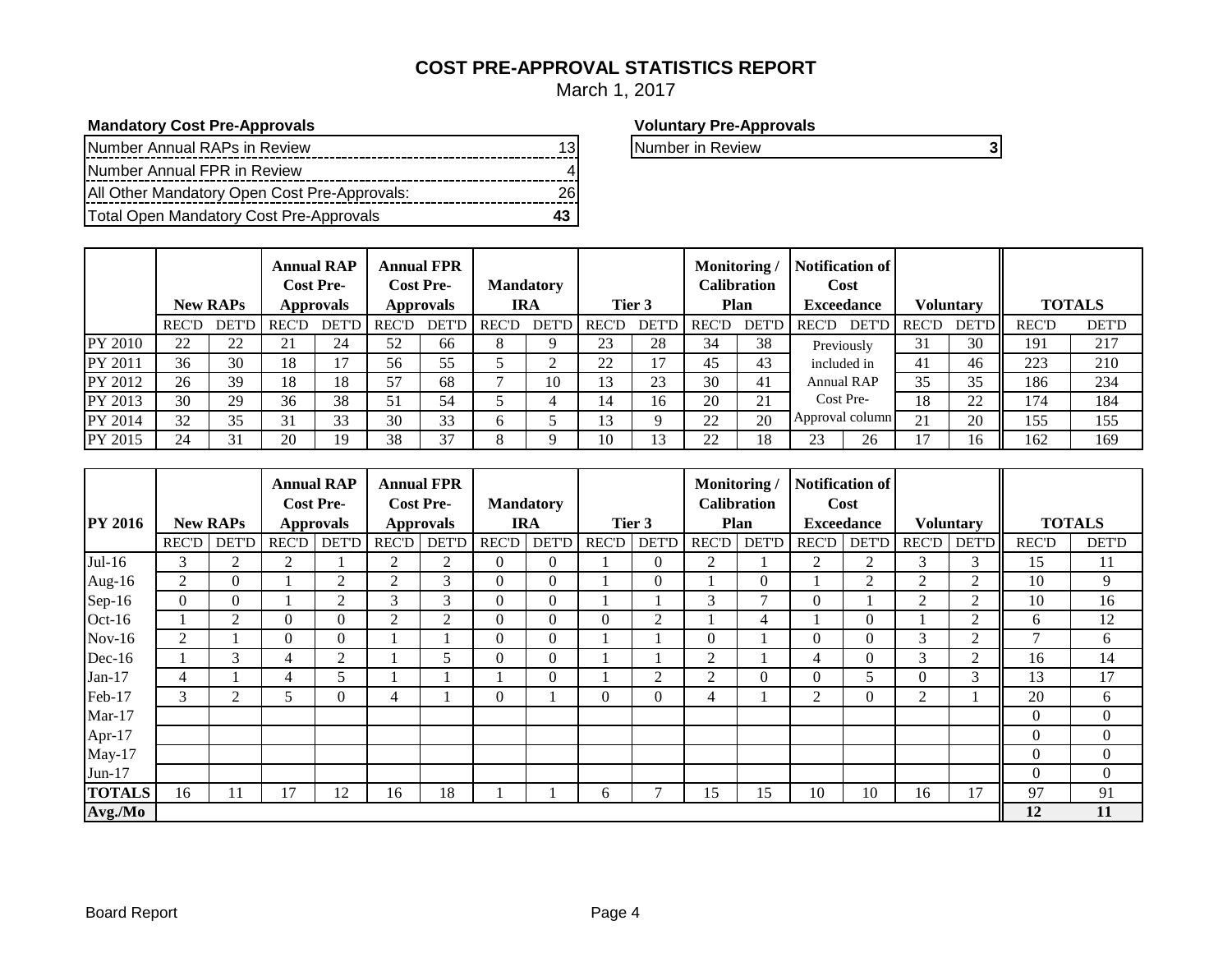## Summary of Properties *Prepared: March 13, 2017*



| <b>BUILDING</b>                                                         | 50 West Broad Street, Columbus                                                          | 4151 Executive Pkwy, Westerville                                                                                                                                                           | 355 East Campus View Blvd, Columbus                                                                               |  |  |  |  |
|-------------------------------------------------------------------------|-----------------------------------------------------------------------------------------|--------------------------------------------------------------------------------------------------------------------------------------------------------------------------------------------|-------------------------------------------------------------------------------------------------------------------|--|--|--|--|
| <b>LANDLORD</b>                                                         | Tower 10 LLC                                                                            | New Albany Portfolio LLC                                                                                                                                                                   | EAT-1517 LLC, Real Capital Solutions                                                                              |  |  |  |  |
| <b>LEASED PREMISES</b>                                                  | 8,909 SF on 15th Floor, Suite 1500                                                      | 8,138 sq. ft. on 3rd Floor                                                                                                                                                                 | 8,196 SF on 2nd Floor                                                                                             |  |  |  |  |
| <b>INITIAL LEASE TERM</b>                                               | 72 Month Lease                                                                          | 73 Month Lease                                                                                                                                                                             | 72 Month Lease                                                                                                    |  |  |  |  |
| <b>LEASE</b><br><b>COMMENCEMENT DATE</b>                                | July 1,2017                                                                             | July 1, 2017                                                                                                                                                                               | July 1, 2017                                                                                                      |  |  |  |  |
| <b>RENTAL ABATEMENT</b>                                                 | <b>NONE</b>                                                                             | 1 month of Abated Base Rent                                                                                                                                                                | None                                                                                                              |  |  |  |  |
| BASE RENT /sq. ft.                                                      | \$17.50                                                                                 | \$10.15                                                                                                                                                                                    | \$17.00                                                                                                           |  |  |  |  |
| <b>ESTIMATED OPERATING EXPENSE</b>                                      | included in gross rent                                                                  | \$8.66                                                                                                                                                                                     | included in gross rent                                                                                            |  |  |  |  |
| <b>PARKING</b>                                                          | Parking approximately \$2,880/month.<br>Equates to \$3.88 / sq. ft.                     | Parking included in Base Rent.                                                                                                                                                             | Parking included in Base Rent.                                                                                    |  |  |  |  |
| Full Service Rental Rate / sq. ft. with<br>parking                      | \$21.38<br>(\$25.54 in FY 2023)                                                         | 18.81<br>(\$20.69 in FY 2023)                                                                                                                                                              | \$17<br>(\$20.63 in FY 2023)                                                                                      |  |  |  |  |
| Assumptions - future rental & parking<br>costs over subsequent 6 years. | Estimate base rent to increase 5% every 2 years<br>and parking to increase 10% annually | Base rent fixed for 6 years. Operating expenses<br>increases capped at 4% per year.                                                                                                        | Base rent increase \$0.35 annually. Operating<br>expense to increase 4% annually. No cap on<br>operating expense. |  |  |  |  |
| 6 year rental cost including parking based<br>on 8,138 sq. ft.          | \$1,164,578<br>(\$1,249,648 based on 8,909 sq. ft. and parking<br>costs)                | \$970,209                                                                                                                                                                                  | \$917,410<br>(\$923,948 based on 8,196 sq. ft.)                                                                   |  |  |  |  |
|                                                                         |                                                                                         |                                                                                                                                                                                            |                                                                                                                   |  |  |  |  |
| <b>Termination Options/Penalties</b>                                    | 30-day termination.                                                                     | After 25th Month- Penalty equal to unamortized<br>deal costs and four (4) months Gross Rent. After<br>49th month- Penalty equal to unamortized deal<br>costs and two (2) months Gross rent | After 24th and 48th Month- Penalty equal to<br>unamortized deal costs and four (4) months<br>Gross Rent.          |  |  |  |  |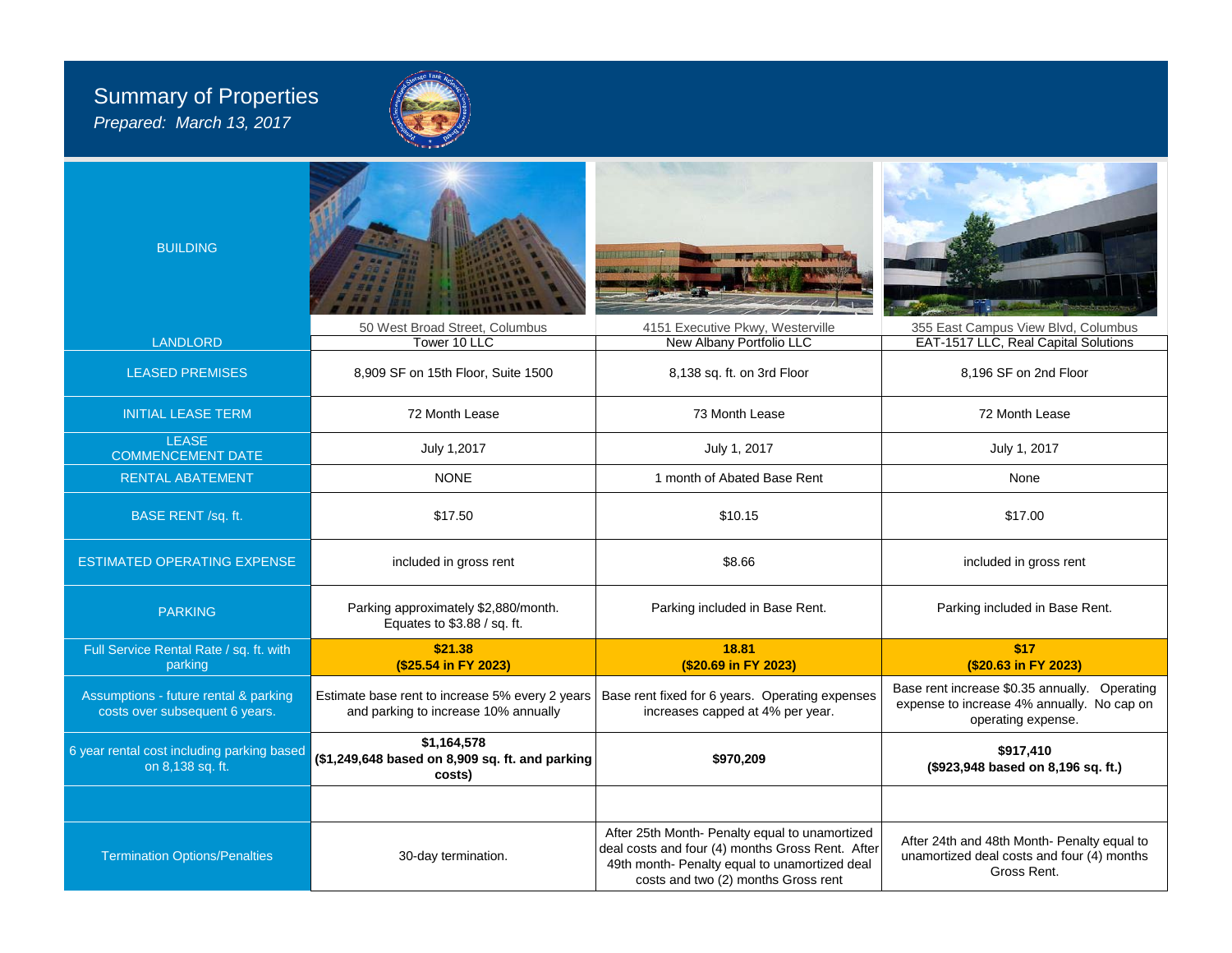## *Petroleum UST Release Compensation Board*

**Facility Certificate Listing**

**Program Year 2015**

**COC Eff Date: Yes COC Print Date: Yes** 

#### **Printed from 01/18/17 to 03/09/17**

| <b>Owner/Fac</b>        |    | UST Cnt Own / Fac Name   | <b>Own / Fac Address</b>              | <b>Eff Date</b> | <b>Print Date</b> | <b>Override Reason</b>          | <b>Denial Status</b> |
|-------------------------|----|--------------------------|---------------------------------------|-----------------|-------------------|---------------------------------|----------------------|
| 8377-0004               |    | Pilot Travel Center #360 | 11471 State Route 613 W, Van Buren OH | 02/08/2016      | 02/21/2017        | Not Required: Post 11-30-09 Pay | N/A                  |
| 8377-0028               |    | Pilot Travel Center #239 | 1600 E. Wyandot Avenue, Upper Sandusk | 02/25/2016      | 02/21/2017        | Not Required: Post 11-30-09 Pay | N/A                  |
| 8377-0043               | 5  | Mr. Fuel #7              | 2840 Salt Springs Road, Girard OH     | 07/01/2015      | 02/21/2017        | Not Required: Post 11-30-09 Pay | N/A                  |
| 10990-0008              |    | Geneva Medical Center    | 870 W. Main Street, Geneva OH         | 07/01/2015      | 02/21/2017        | <b>Property Transferred</b>     | N/A                  |
| 23865-0001              | 3  | <b>Butler County TID</b> | 1380 Central Avenue, Hamilton OH      | 06/28/2016      | 01/23/2017        | Not Required: Post 11-30-09 Pay | N/A                  |
| 23917-0001              | 2  | Ohio Gas                 | 1980 Noble Road. East Cleveland OH    | 07/01/2015      | 01/23/2017        | Not Required: Post 11-30-09 Pay | N/A                  |
| <b>Total Owners</b>     | 4  |                          |                                       |                 |                   |                                 |                      |
| <b>Total Facilities</b> | 6  |                          |                                       |                 |                   |                                 |                      |
| <b>Total USTs</b>       | 13 |                          |                                       |                 |                   |                                 |                      |
|                         |    |                          |                                       |                 |                   |                                 |                      |

**Total Determinations0**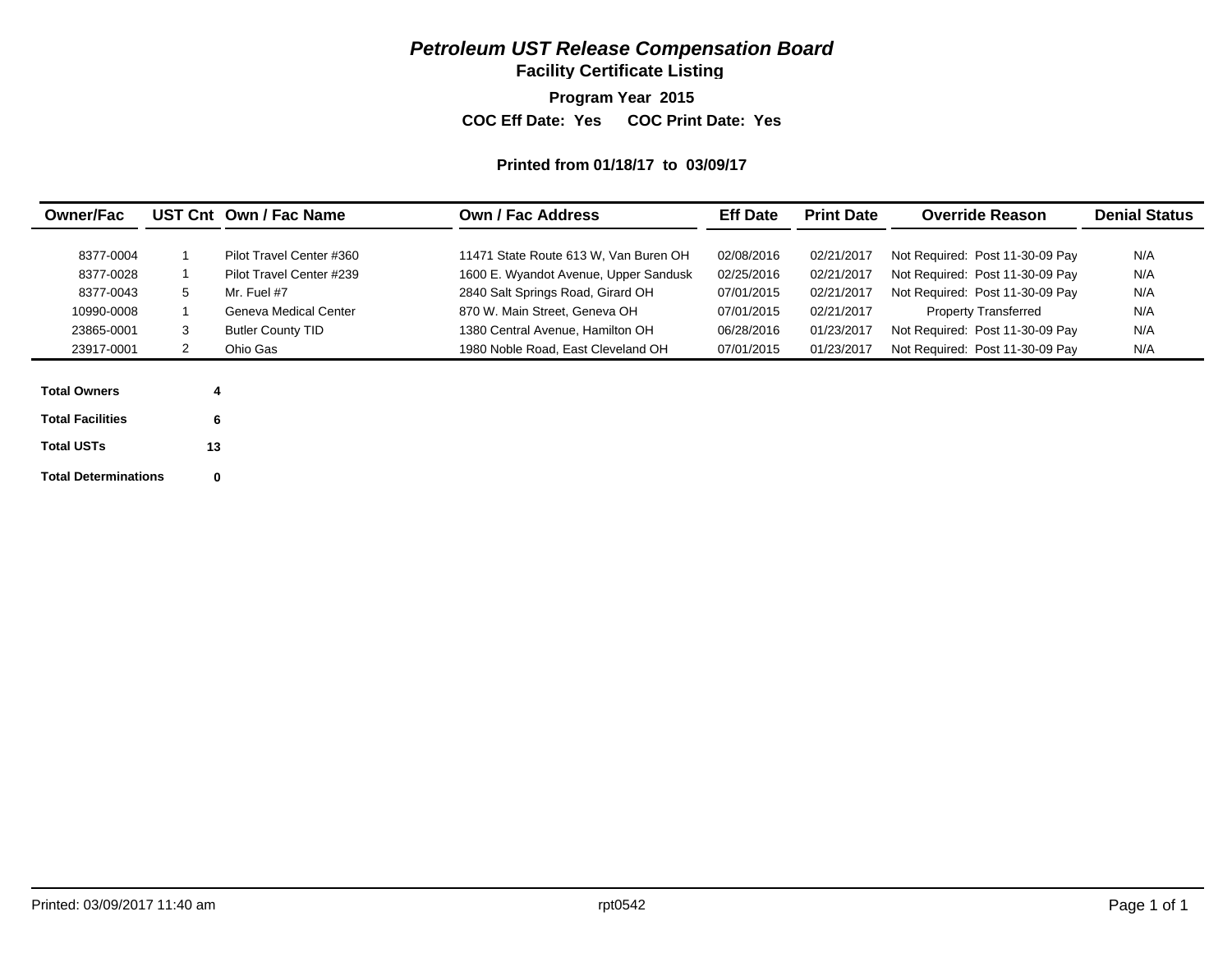## *Petroleum UST Release Compensation Board*

**Facility Certificate Listing**

**Program Year 2016 COC Eff Date: Yes COC Print Date: Yes** 

## **Printed from 01/18/17 to 03/09/17**

| <b>Owner/Fac</b> |                | UST Cnt Own / Fac Name             | <b>Own / Fac Address</b>                   | <b>Eff Date</b> | <b>Print Date</b> | <b>Override Reason</b>          | <b>Denial Status</b> |
|------------------|----------------|------------------------------------|--------------------------------------------|-----------------|-------------------|---------------------------------|----------------------|
|                  |                |                                    |                                            |                 |                   |                                 |                      |
| 2049-0001        | $\overline{c}$ | City of Independence Serv Dept     | 6350 Selig Blvd, Independence OH           | 02/13/2017      | 02/21/2017        | PD Response Accepted            | Accepted             |
| 2248-0001        | 3              | Lake Center Depot                  | 870 E. 79th Street, Cleveland OH           | 10/03/2016      | 03/06/2017        | Not Required: Post 11-30-09 Pay | N/A                  |
| 2248-0002        | 3              | East 49th M T Depot                | 4177 E. 49th Street. Cleveland OH          | 10/03/2016      | 03/06/2017        | Not Required: Post 11-30-09 Pay | N/A                  |
| 2248-0003        | $\overline{c}$ | Ridge Road M T Depot               | 3832 Ridge Road, Cleveland OH              | 10/03/2016      | 03/06/2017        | Not Required: Post 11-30-09 Pay | N/A                  |
| 3921-0001        | 6              | <b>Ashland Motomart</b>            | 650 East Main Street, Ashland OH           | 07/01/2016      | 02/21/2017        | Not Required: Post 11-30-09 Pay | N/A                  |
| 3921-0004        | 3              | <b>Galion Moto Mart</b>            | 604 East Harding Way, Galion OH            | 07/01/2016      | 02/21/2017        | Not Required: Post 11-30-09 Pay | N/A                  |
| 3921-0005        | 5              | <b>Mansfield Motomart</b>          | 1050 West 4th St. Mansfield OH             | 07/01/2016      | 02/21/2017        | Not Required: Post 11-30-09 Pay | N/A                  |
| 3921-0006        | 5              | <b>Marion Motomart</b>             | 1297 South Prospect, Marion OH             | 07/01/2016      | 02/21/2017        | Not Required: Post 11-30-09 Pay | N/A                  |
| 3921-0010        | 5              | Zanesville Motomart                | 2341 Maple Avenue, Zanesville OH           | 07/01/2016      | 02/21/2017        | Not Required: Post 11-30-09 Pay | N/A                  |
| 3921-0011        | 5              | <b>Center Street Motomart</b>      | 691 W Center St, Marion OH                 | 07/01/2016      | 02/21/2017        | Not Required: Post 11-30-09 Pay | N/A                  |
| 6638-0001        | $\mathbf{2}$   | L P Schools Bus Garage             | N Mt Vernon Ave, Loudonville OH            | 08/29/2016      | 01/23/2017        | PD Response Accepted            | Accepted             |
| 7527-0001        | $\mathbf{1}$   | <b>Musicians Towers Apartments</b> | 2727 Lancashire Road, Cleveland Heights (  | 08/29/2016      | 02/21/2017        | PD Response Accepted            | Accepted             |
| 7698-0001        | 3              | Ney Supermart                      | 110 E. Main Street, Ney OH                 | 07/01/2016      | 02/21/2017        | Not Required: Post 11-30-09 Pay | N/A                  |
| 7698-0002        | 4              | Village Food                       | 14023 State Route 18, Sherwood OH          | 07/01/2016      | 02/21/2017        | PD Response Accepted            | Accepted             |
| 7698-0003        | 3              | <b>Sailers</b>                     | 625 W. Main Street. Hicksville OH          | 07/01/2016      | 02/21/2017        | Not Required: Post 11-30-09 Pay | N/A                  |
| 7698-0004        | 3              | Porterhouse                        | 711 W. Lima Street, Kenton OH              | 07/01/2016      | 02/21/2017        | Not Required: Post 11-30-09 Pay | N/A                  |
| 7698-0005        | 5              | Kenton Marathon                    | 960 Fontaine Street, Kenton OH             | 07/01/2016      | 02/21/2017        | Not Required: Post 11-30-09 Pay | N/A                  |
| 7698-0007        | 3              | <b>Country Times Market</b>        | 1002 S. Erie Street, Antwerp OH            | 07/01/2016      | 02/21/2017        | Not Required: Post 11-30-09 Pay | N/A                  |
| 7698-0011        | 3              | Exit 2 Stop and Go                 | 13441 State Route 15, Montpelier OH        | 07/01/2016      | 02/21/2017        | Not Required: Post 11-30-09 Pay | N/A                  |
| 7698-0016        | 2              | <b>Bil Jax Rental</b>              | 5144 County Road 15, Bryan OH              | 07/01/2016      | 02/21/2017        | Not Required: Post 11-30-09 Pay | N/A                  |
| 7698-0017        | 3              | <b>Barbs Party Shop</b>            | 143 W. Tully Street, Convoy OH             | 07/01/2016      | 02/21/2017        | Not Required: Post 11-30-09 Pay | N/A                  |
| 7698-0027        | $\overline{4}$ | Newmans Carry Out                  | 1421 Ralston Avenue, Defiance OH           | 07/01/2016      | 02/21/2017        | Not Required: Post 11-30-09 Pay | N/A                  |
| 7698-0028        | 5              | <b>Bryan Fuel Stop</b>             | 2042 County Road 15, Bryan OH              | 07/01/2016      | 02/21/2017        | Not Required: Post 11-30-09 Pay | N/A                  |
| 7698-0029        | 3              | Repp Oil                           | 418 E Main St, Fayette OH                  | 07/01/2016      | 02/21/2017        | Not Required: Post 11-30-09 Pay | N/A                  |
| 7698-0030        | 3              | <b>Wallys Filling Station</b>      | 2295 N. Cole Street, Lima OH               | 07/01/2016      | 02/21/2017        | Not Required: Post 11-30-09 Pay | N/A                  |
| 7698-0031        | 3              | Keck's Market                      | 1970 S. Jefferson Avenue, Defiance OH      | 07/01/2016      | 02/21/2017        | Not Required: Post 11-30-09 Pay | N/A                  |
| 7698-0032        | 3              | Dunkirk South Side Six             | 441 S. Main Street, Dunkirk OH             | 07/01/2016      | 02/21/2017        | Not Required: Post 11-30-09 Pay | N/A                  |
| 7698-0033        | 4              | Ayersville Carry Out               | 27986 Ayersville Pleasant Bend, Defiance ( | 07/01/2016      | 02/21/2017        | Not Required: Post 11-30-09 Pay | N/A                  |
| 7698-0034        | 4              | Farmers Edge                       | 157 E. Morrison Street, Edgerton OH        | 07/01/2016      | 02/21/2017        | Not Required: Post 11-30-09 Pay | N/A                  |
| 7698-0036        | 3              | M and W Carry Out                  | 718 N. Michigan Avenue, Edgerton OH        | 07/01/2016      | 02/21/2017        | Not Required: Post 11-30-09 Pay | N/A                  |
| 7698-0037        | 4              | McClure Carry Out                  | 137 S. East Street, McClure OH             | 07/01/2016      | 02/21/2017        | Not Required: Post 11-30-09 Pay | N/A                  |
| 7698-0038        | 3              | McComb Carry Out                   | 305 E. Main Street, McComb OH              | 07/01/2016      | 02/21/2017        | Not Required: Post 11-30-09 Pay | N/A                  |
| 7698-0039        | 4              | Waynesfield Carryout               | 324 E. Wapakoneta Street, Waynesfield O    | 07/01/2016      | 02/21/2017        | Not Required: Post 11-30-09 Pay | N/A                  |
| 7698-0040        | 3              | Pemberville IGA                    | 209 Bierly Avenue, Pemberville OH          | 07/01/2016      | 02/21/2017        | Not Required: Post 11-30-09 Pay | N/A                  |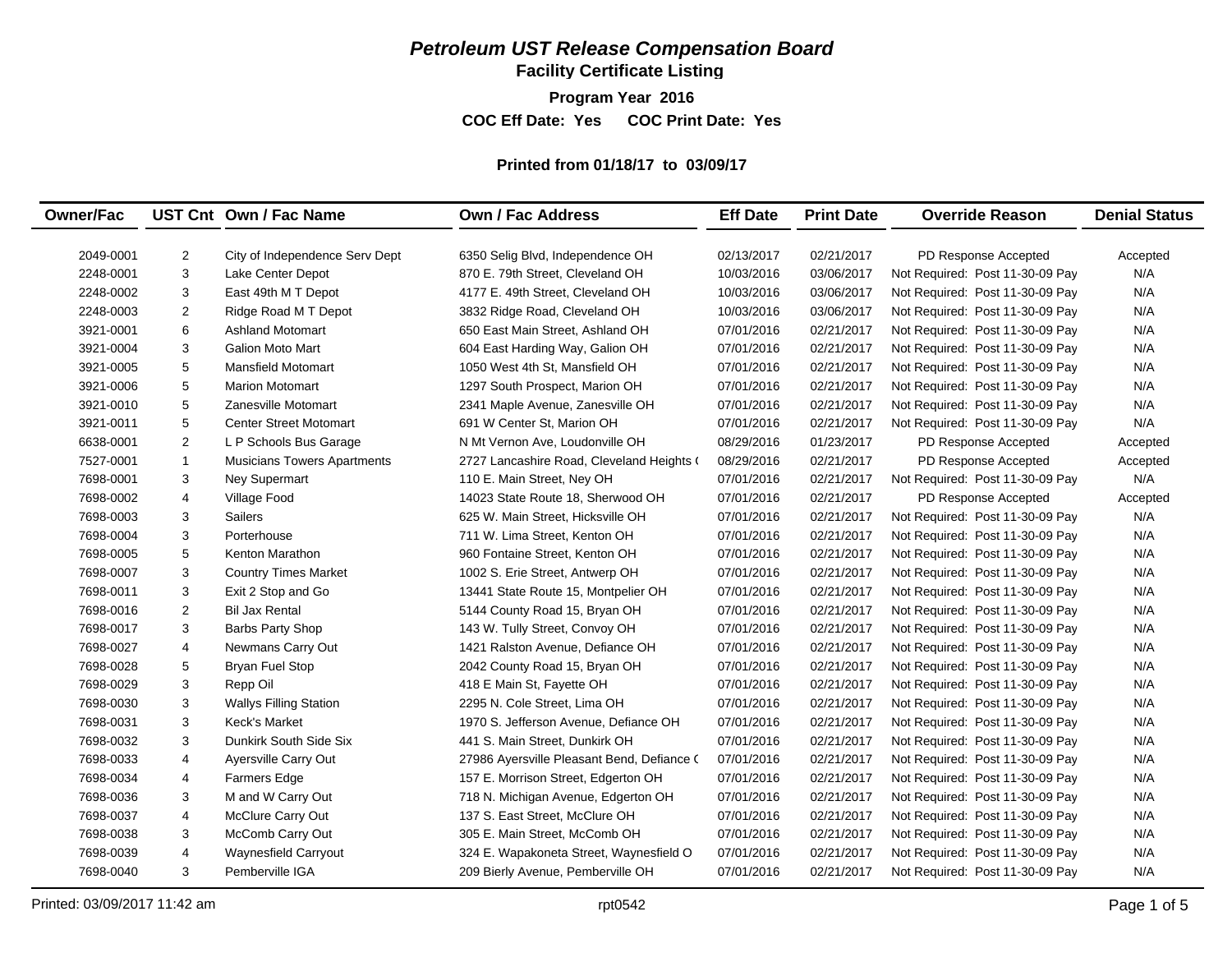| Owner/Fac  |                | UST Cnt Own / Fac Name                                                                                             | <b>Own / Fac Address</b>                                                              | <b>Eff Date</b> | <b>Print Date</b> | <b>Override Reason</b>          | <b>Denial Status</b> |
|------------|----------------|--------------------------------------------------------------------------------------------------------------------|---------------------------------------------------------------------------------------|-----------------|-------------------|---------------------------------|----------------------|
| 7698-0041  | $\overline{2}$ | Robert's IGA Foodliner                                                                                             | 13710 Deshler Road. North Baltimore OH                                                | 07/01/2016      | 02/21/2017        | Not Required: Post 11-30-09 Pay | N/A                  |
| 7698-0042  | $\overline{2}$ | <b>Green Springs IGA</b>                                                                                           | 104 N. Broadway Street, Green Springs O                                               | 07/01/2016      | 02/21/2017        | Not Required: Post 11-30-09 Pay | N/A                  |
| 7698-0043  | $\overline{2}$ | <b>Great Scott Supermarket</b>                                                                                     | 316 Park Drive South, McComb OH                                                       | 07/01/2016      | 02/21/2017        | Not Required: Post 11-30-09 Pay | N/A                  |
| 7698-0044  | 3              | <b>Lakeview Market</b>                                                                                             | 13840 State Route 235, Lakeview OH                                                    | 07/01/2016      | 02/21/2017        | Not Required: Post 11-30-09 Pay | N/A                  |
| 7991-0001  | 2              | Olde Towne Cleaners, Inc.                                                                                          | 1953 Maple Avenue, Zanesville OH                                                      | 07/01/2016      | 02/21/2017        | Not Required: Post 11-30-09 Pay | N/A                  |
| 9472-0029  | 3              | Sunoco                                                                                                             | 4358 Sunset Boulevard, Steubenville OH                                                | 12/22/2016      | 01/23/2017        | Not Required: Post 11-30-09 Pay | N/A                  |
| 11385-0001 | $\overline{2}$ | Warrensville Heights Bus Garage                                                                                    | 4285 Warrensville Center Road, Warrensvi                                              | 02/10/2017      | 02/21/2017        | PD Response Accepted            | Accepted             |
| 11962-0001 | 4              | Baker Hardware Inc                                                                                                 | 6550 Hamilton-Scipio Rd, Okeana OH                                                    | 07/01/2016      | 02/21/2017        | Not Required: Post 11-30-09 Pay | N/A                  |
| 12412-0001 | 6              | <b>Cleveland Clinic Foundation</b>                                                                                 | 9500 Euclid Avenue, Cleveland OH                                                      | 07/18/2016      | 01/23/2017        | Not Required: Post 11-30-09 Pay | N/A                  |
| 12412-0002 | $\mathbf{1}$   | <b>Cleveland Clinic</b>                                                                                            | 9211 Euclid Avenue, Cleveland OH                                                      | 07/18/2016      | 01/23/2017        | Not Required: Post 11-30-09 Pay | N/A                  |
|            | $\mathbf{1}$   | NC Dock (BRB Dock)                                                                                                 | 2123 E. 96th Street, Cleveland OH                                                     | 07/18/2016      | 01/23/2017        |                                 | N/A                  |
| 12412-0003 | $\mathbf{1}$   |                                                                                                                    |                                                                                       | 07/18/2016      | 01/23/2017        | Not Required: Post 11-30-09 Pay | N/A                  |
| 12412-0004 | 4              | Intercontinental Hotel and Conference Ce 9801 Carnegie Avenue, Cleveland OH<br><b>Cleveland Clinic Power House</b> | 2045 E. 90th Street, Cleveland OH                                                     | 07/18/2016      | 01/23/2017        | Not Required: Post 11-30-09 Pay | N/A                  |
| 12412-0005 |                |                                                                                                                    |                                                                                       |                 |                   | Not Required: Post 11-30-09 Pay |                      |
| 12412-0007 | $\overline{2}$ | <b>Hillcrest Hospital</b>                                                                                          | 6780 Mayfield Road, Mayfield Heights OH                                               | 07/18/2016      | 01/23/2017        | Not Required: Post 11-30-09 Pay | N/A                  |
| 12412-0008 | $\mathbf{1}$   | Cleveland Clinic Administrative Campus -                                                                           | 25875 Science Park Drive, Beachwood OH                                                | 07/18/2016      | 01/23/2017        | Not Required: Post 11-30-09 Pay | N/A                  |
| 12412-0009 | $\mathbf{1}$   | Cleveland Clinic Administrative Campus -                                                                           | 25900 Science Park Drive, Beachwood OH                                                | 07/18/2016      | 01/23/2017        | Not Required: Post 11-30-09 Pay | N/A                  |
| 12412-0010 | $\mathbf{1}$   |                                                                                                                    | Cleveland Clinic Administrative Campus - 3050 Science Park Drive, Beachwood OH        | 07/18/2016      | 01/23/2017        | Not Required: Post 11-30-09 Pay | N/A                  |
| 12412-0011 | $\mathbf{1}$   |                                                                                                                    | Cleveland Clinic Administrative Campus - 3175 Science Park Drive, Beachwood OH        | 07/18/2016      | 01/23/2017        | Not Required: Post 11-30-09 Pay | N/A                  |
| 12412-0015 | $\overline{2}$ | Lakewood Hospital                                                                                                  | 14519 Detroit Avenue, Lakewood OH                                                     | 07/18/2016      | 01/23/2017        | Not Required: Post 11-30-09 Pay | N/A                  |
| 12412-0017 | 3              | Medina Hospital                                                                                                    | 1000 E. Washington Street, Medina OH                                                  | 07/18/2016      | 01/23/2017        | Not Required: Post 11-30-09 Pay | N/A                  |
| 12412-0018 | $\overline{2}$ | <b>Cleveland Clinic Data Center</b>                                                                                | 8002 Katherine Boulevard, Brecksville OH                                              | 07/18/2016      | 01/23/2017        | Not Required: Post 11-30-09 Pay | N/A                  |
| 12412-0019 | 4              | Fairview General Hospital                                                                                          | 18101 Lorain Avenue, Cleveland OH                                                     | 07/18/2016      | 01/23/2017        | Not Required: Post 11-30-09 Pay | N/A                  |
| 12412-0020 | 3              | <b>Euclid Hospital</b>                                                                                             | 18901 Lakeshore Boulevard, Euclid OH                                                  | 07/18/2016      | 01/23/2017        | Not Required: Post 11-30-09 Pay | N/A                  |
| 12412-0021 | $\overline{2}$ | <b>Marymount Hospital</b>                                                                                          | 12300 McCracken Road, Garfield Heights C                                              | 07/18/2016      | 01/23/2017        | Not Required: Post 11-30-09 Pay | N/A                  |
| 12412-0022 | $\mathbf{1}$   | <b>Cleveland Clinic Building LL</b>                                                                                | 10300 Carnegie Avenue, Cleveland OH                                                   | 07/18/2016      | 01/23/2017        | Not Required: Post 11-30-09 Pay | N/A                  |
| 12412-0024 | $\mathbf{1}$   |                                                                                                                    | Cleveland Clinic Childrens Hospital for Re 2801 Martin Luther King Drive, Cleveland O | 07/18/2016      | 01/23/2017        | Not Required: Post 11-30-09 Pay | N/A                  |
| 12412-0027 | $\mathbf{1}$   | Cleveland Clinic - M & M Garage                                                                                    | 2060 E. 89th Street, Cleveland OH                                                     | 07/18/2016      | 01/23/2017        | Not Required: Post 11-30-09 Pay | N/A                  |
| 12412-0029 | $\overline{2}$ | Akron General Medical Center                                                                                       | One Akron General Avenue, Akron OH                                                    | 07/18/2016      | 01/23/2017        | Not Required: Post 11-30-09 Pay | N/A                  |
| 12555-0001 | 5              | <b>Transporation Center</b>                                                                                        | 4290 N James H Mc Gee Blvd, Dayton OH                                                 | 08/29/2016      | 01/23/2017        | Not Required: Post 11-30-09 Pay | N/A                  |
| 12767-0001 | $\overline{7}$ | Frank M Powell Inc.                                                                                                | 54631 National Rd, Bridgeport OH                                                      | 07/01/2016      | 02/21/2017        | Not Required: Post 11-30-09 Pay | N/A                  |
| 12767-0003 | 3              | <b>Bridgeport Marathon Service</b>                                                                                 | 350 Main Street, Bridgeport OH                                                        | 07/01/2016      | 02/21/2017        | Not Required: Post 11-30-09 Pay | N/A                  |
| 12767-0004 | $\overline{2}$ | Hilltop Marathon & Car Wash                                                                                        | 52615 National Road E., Saint Clairsville O                                           | 07/01/2016      | 02/21/2017        | Not Required: Post 11-30-09 Pay | N/A                  |
| 12773-0003 | $\overline{2}$ | <b>West Central School</b>                                                                                         | 1481 W. Town Street, Columbus OH                                                      | 07/01/2016      | 02/21/2017        | Not Required: Post 11-30-09 Pay | N/A                  |
| 12773-0006 | $\overline{2}$ | Franklin County Board of Developmental                                                                             | 2879 Johnstown Road, Columbus OH                                                      | 07/01/2016      | 02/21/2017        | Not Required: Post 11-30-09 Pay | N/A                  |
| 13815-0002 | $\overline{2}$ | Georgetown 1st Stop                                                                                                | 516 E. State Street, Georgetown OH                                                    | 12/30/2016      | 01/23/2017        | Not Required: Post 11-30-09 Pay | N/A                  |
| 13815-0003 | 2              | Ripley 1st Stop                                                                                                    | 911 S. Second Street, Ripley OH                                                       | 01/19/2017      | 01/23/2017        | Not Required: Post 11-30-09 Pay | N/A                  |
| 15147-0001 | 1              | Kroger Corp Data Center                                                                                            | 9935 Carver Road, Blue Ash OH                                                         | 07/01/2016      | 02/21/2017        | Not Required: Post 11-30-09 Pay | N/A                  |
| 15605-0002 | 4              | Ohio Fuel Stop, Inc.                                                                                               | US 224 & St Rt 58, Sullivan OH                                                        | 08/05/2016      | 03/06/2017        | PD Response Accepted            | Accepted             |
| 15622-0002 | 5              | Rita Sues Mini Mart                                                                                                | 11141 St Rt 104, Lucasville OH                                                        | 07/01/2016      | 02/21/2017        | Not Required: Post 11-30-09 Pay | N/A                  |
| 15686-0001 | 5              | A A Truck Stop                                                                                                     | 080 Dixon Run Rd, Jackson OH                                                          | 07/01/2016      | 02/21/2017        | Not Required: Post 11-30-09 Pay | N/A                  |
| 16497-0001 | 1              | <b>Childrens Hospital</b>                                                                                          | 700 Childrens Drive, Columbus OH                                                      | 07/01/2016      | 02/21/2017        | Not Required: Post 11-30-09 Pay | N/A                  |
| 16497-0003 | 4              | Children's Hospital Mechanical Building                                                                            | 757 Mooberry Street, Columbus OH                                                      | 07/01/2016      | 02/21/2017        | Not Required: Post 11-30-09 Pay | N/A                  |
| 17396-0001 | 1              | Expresslane Oil Change                                                                                             | 121 Lake Avenue, Elyria OH                                                            | 07/11/2016      | 02/21/2017        | Not Required: Post 11-30-09 Pay | N/A                  |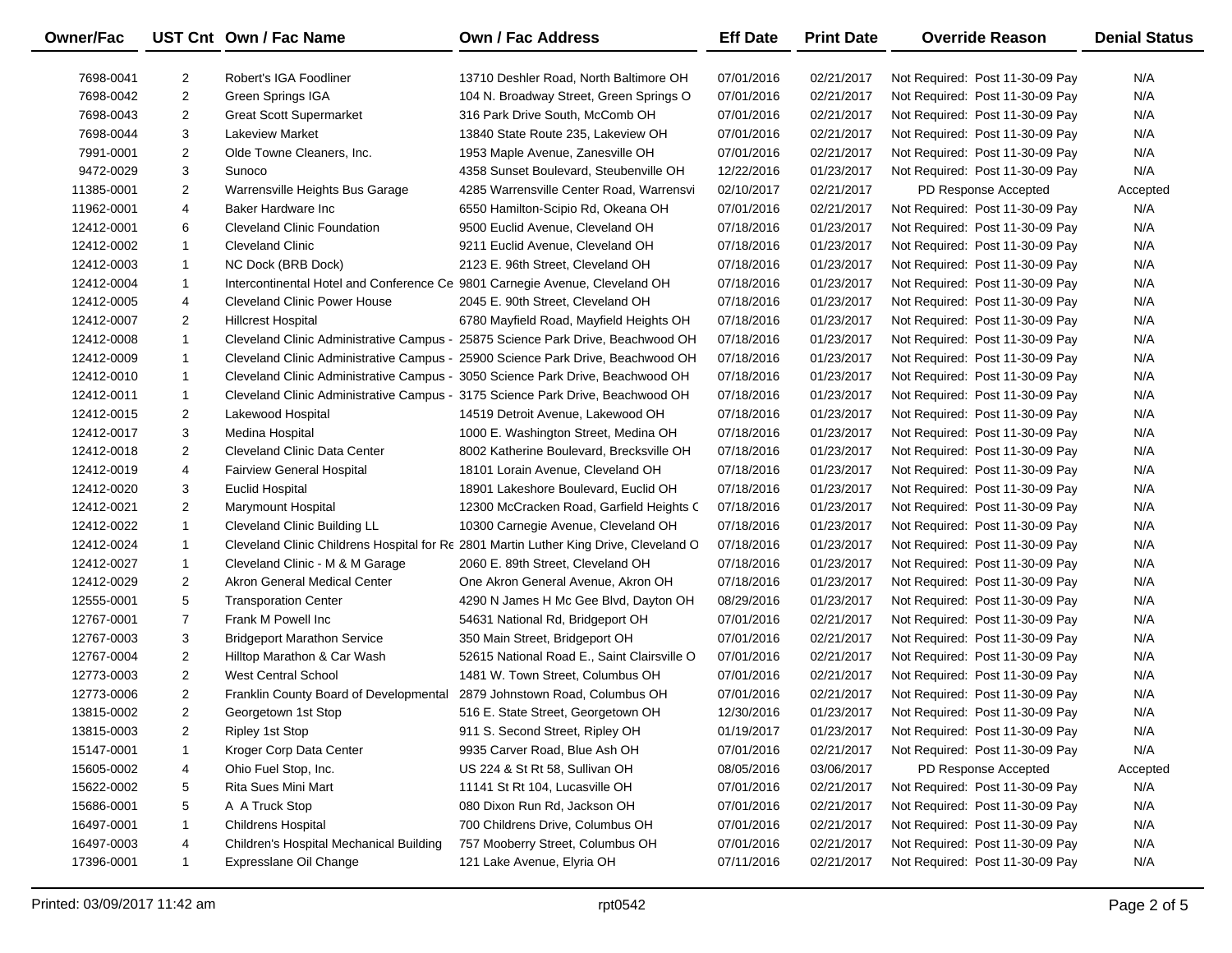| Owner/Fac  |                | UST Cnt Own / Fac Name             | <b>Own / Fac Address</b>                  | <b>Eff Date</b> | <b>Print Date</b> | <b>Override Reason</b>          | <b>Denial Status</b> |
|------------|----------------|------------------------------------|-------------------------------------------|-----------------|-------------------|---------------------------------|----------------------|
| 17974-0001 | -1             | Huron Lagoons Marina, Inc.         | 100 Laguna Drive, Huron OH                | 07/25/2016      | 02/21/2017        | Not Required: Post 11-30-09 Pay | N/A                  |
| 18132-0003 | 3              | Tic Toc Food Mart #203             | 6922 McCartney Road (Route 422), Coits    | 12/15/2016      | 01/23/2017        | Not Required: Post 11-30-09 Pay | N/A                  |
| 18245-0001 | $\overline{2}$ | <b>Freeway Marathon</b>            | 15504 Waterloo Rd, Cleveland OH           | 07/18/2016      | 02/21/2017        | Not Required: Post 11-30-09 Pay | N/A                  |
| 18710-0001 | $\mathbf{1}$   | Lakevue Marina Inc                 | 8549 North Shore Blvd, Lakeside OH        | 07/01/2016      | 02/21/2017        | Not Required: Post 11-30-09 Pay | N/A                  |
| 18876-0022 | 8              | Campbell Oil Bulk Plant            | 652 S. Erie Street, Massillon OH          | 12/22/2016      | 02/21/2017        | Not Required: Post 11-30-09 Pay | N/A                  |
| 18876-0023 | 6              | Millersburg Bulk Plant             | 7257 County Road 623, Millersburg OH      | 12/22/2016      | 02/21/2017        | Not Required: Post 11-30-09 Pay | N/A                  |
| 18876-0024 | 5              | Minerva Bulk Plant                 | 621 Valley Street, Minerva OH             | 12/22/2016      | 02/21/2017        | Not Required: Post 11-30-09 Pay | N/A                  |
| 18942-0001 | 4              | Monroe & Douglas Sunoco            | 4142 Monroe Street, Toledo OH             | 09/09/2016      | 02/21/2017        | Not Required: Post 11-30-09 Pay | N/A                  |
| 18951-0001 | 3              | Stark Area RTA                     | 1600 Gateway Boulevard SE, Canton OH      | 07/01/2016      | 02/21/2017        | Not Required: Post 11-30-09 Pay | N/A                  |
| 19034-0001 | 4              | Daves Citgo                        | 531 3rd Avenue, Chesapeake OH             | 08/19/2016      | 02/21/2017        | Not Required: Post 11-30-09 Pay | N/A                  |
| 19365-0001 | 1              | Chapin Warehousing                 | 39111 Center Ridge Rd, North Ridgeville O | 07/01/2016      | 02/21/2017        | Not Required: Post 11-30-09 Pay | N/A                  |
| 19451-0001 | 6              | Abdul W. Dada                      | 1799 Hudson & Joyce, Columbus OH          | 02/07/2017      | 02/21/2017        | PD Response Accepted            | Accepted             |
| 19451-0002 | 5              | Kama Market                        | 1800 E Hudson Street, Columbus OH         | 02/07/2017      | 02/21/2017        | PD Response Accepted            | Accepted             |
| 19468-0001 | 3              | Seymour Sunoco                     | 2098 Seymour Avenue, Cincinnati OH        | 07/05/2016      | 02/21/2017        | Not Required: Post 11-30-09 Pay | N/A                  |
| 19469-0241 | 4              | Circle K #5573                     | 36024 Royalton Road, Grafton OH           | 08/03/2016      | 02/21/2017        | Not Required: Post 11-30-09 Pay | N/A                  |
| 19666-0007 | 3              | The Loading Zone #9                | 113 S Main Street, Amsterdam OH           | 10/17/2016      | 03/06/2017        | Not Required: Post 11-30-09 Pay | N/A                  |
| 19935-0001 | 4              | Sunoco                             | 403 Georgesville Road, Columbus OH        | 08/25/2016      | 01/23/2017        | Not Required: Post 11-30-09 Pay | N/A                  |
| 19976-0004 | 4              | NZR Retail of Toledo               | 950 W. Alexis Road, Toledo OH             | 09/09/2016      | 02/21/2017        | Not Required: Post 11-30-09 Pay | N/A                  |
| 19976-0007 | 4              | NZR Retail of Toledo - Stop N Shop | 4001 Holland Sylvania Road, Toledo OH     | 09/09/2016      | 02/21/2017        | <b>Registration Complete</b>    | N/A                  |
| 19976-0008 | 4              | NZR Retail of Toledo - Stop N Shop | 4828 Monroe Street, Toledo OH             | 09/09/2016      | 02/21/2017        | Not Required: Post 11-30-09 Pay | N/A                  |
| 19976-0009 | 3              | NZR Retail of Toledo - Stop N Shop | 10195 Airport Highway, Monclova OH        | 09/09/2016      | 02/21/2017        | Not Required: Post 11-30-09 Pay | N/A                  |
| 19976-0010 | $\overline{2}$ | NZR Retail of Toledo               | 4468 Monroe Street, Toledo OH             | 09/09/2016      | 02/21/2017        | Not Required: Post 11-30-09 Pay | N/A                  |
| 20122-0003 | $\mathbf{1}$   | <b>Buckeye Terminals LLC</b>       | 303 Wilson Road, Columbus OH              | 02/09/2017      | 02/21/2017        | Not Required: Post 11-30-09 Pay | N/A                  |
| 20659-0001 | 5              | Troy - Valley Petroleum Facility   | 201 Valley Street, Dayton OH              | 07/01/2016      | 02/21/2017        | Not Required: Post 11-30-09 Pay | N/A                  |
| 20848-0002 | $\overline{2}$ | <b>Bailey Lakes General Store</b>  | 910 Main State Route 5, Ashland OH        | 02/08/2017      | 03/06/2017        | Not Required: Post 11-30-09 Pay | N/A                  |
| 21018-0001 | $\mathbf{1}$   | Travel Centers of America #15      | 8834 Lake Road, Seville OH                | 01/09/2017      | 01/23/2017        | Not Required: Post 11-30-09 Pay | N/A                  |
| 21018-0004 | -1             | <b>Columbus East Travel Center</b> | 10679 Lancaster Road, Hebron OH           | 01/09/2017      | 01/23/2017        | Not Required: Post 11-30-09 Pay | N/A                  |
| 21018-0009 | 1              | <b>Toledo Travel Center</b>        | 3483 Libbey Road, Perrysburg OH           | 09/30/2016      | 01/23/2017        | Not Required: Post 11-30-09 Pay | N/A                  |
| 21018-0010 | 1              | Youngstown Travel Center           | 5400 76 Drive, Youngstown OH              | 09/30/2016      | 01/23/2017        | Not Required: Post 11-30-09 Pay | N/A                  |
| 21161-0001 | 3              | ATM Global International Inc.      | 10125 Market Street, North Lima OH        | 08/29/2016      | 02/21/2017        | PD Response Accepted            | Accepted             |
| 21207-0001 | 4              | Frank's Market                     | 1905 Cleveland Avenue, Columbus OH        | 07/01/2016      | 01/23/2017        | Not Required: Post 11-30-09 Pay | N/A                  |
| 21229-0001 | 1              | Petro Stopping Center              | 26416 W. Service Road, Perrysburg OH      | 09/30/2016      | 01/23/2017        | Not Required: Post 11-30-09 Pay | N/A                  |
| 21229-0002 | 1              | Petro Stopping Center #320         | 1 Petro Place, Girard OH                  | 09/30/2016      | 01/23/2017        | Not Required: Post 11-30-09 Pay | N/A                  |
| 21229-0003 | $\mathbf{1}$   | Petro Stopping Center              | 12906 Deshler Road, North Baltimore OH    | 09/30/2016      | 01/23/2017        | Not Required: Post 11-30-09 Pay | N/A                  |
| 21295-0001 | $\overline{2}$ | J. S. Petroleum, Inc.              | 1505 St. Johns Road, Lima OH              | 02/02/2017      | 02/21/2017        | PD Response Accepted            | Accepted             |
| 21616-0001 | 3              | PAP Oil Company, LLC               | 602 Lincoln Avenue, Lancaster OH          | 07/01/2016      | 02/21/2017        | Not Required: Post 11-30-09 Pay | N/A                  |
| 21616-0002 | 3              | PAP Oil Company                    | 1326 Oakland Park Avenue, Columbus OH     | 07/01/2016      | 02/21/2017        | Not Required: Post 11-30-09 Pay | N/A                  |
| 21616-0004 | 2              | PAP Oil Company, LLC               | 12500 State Route 235 N., Lakeview OH     | 07/01/2016      | 02/21/2017        | Not Required: Post 11-30-09 Pay | N/A                  |
| 21616-0006 | 2              | PAP Oil Company, LLC               | 3494 State Route 741, Lebanon OH          | 07/01/2016      | 02/21/2017        | Not Required: Post 11-30-09 Pay | N/A                  |
| 21616-0008 | 4              | PAP Oil Company, LLC               | 7077 Harrison Avenue, Cincinnati OH       | 07/01/2016      | 02/21/2017        | Not Required: Post 11-30-09 Pay | N/A                  |
| 21616-0009 | 3              | PAP Oil Company, LLC               | 750 Lexington Avenue, Mansfield OH        | 07/01/2016      | 02/21/2017        | Not Required: Post 11-30-09 Pay | N/A                  |
| 21616-0010 | 5              | PAP Oil Company, LLC               | 104 E. Main Street, St. Paris OH          | 07/01/2016      | 02/21/2017        | Not Required: Post 11-30-09 Pay | N/A                  |
| 21616-0011 | 3              | PAP Oil Company, LLC               | 296 Home Avenue, Xenia OH                 | 07/01/2016      | 02/21/2017        | Not Required: Post 11-30-09 Pay | N/A                  |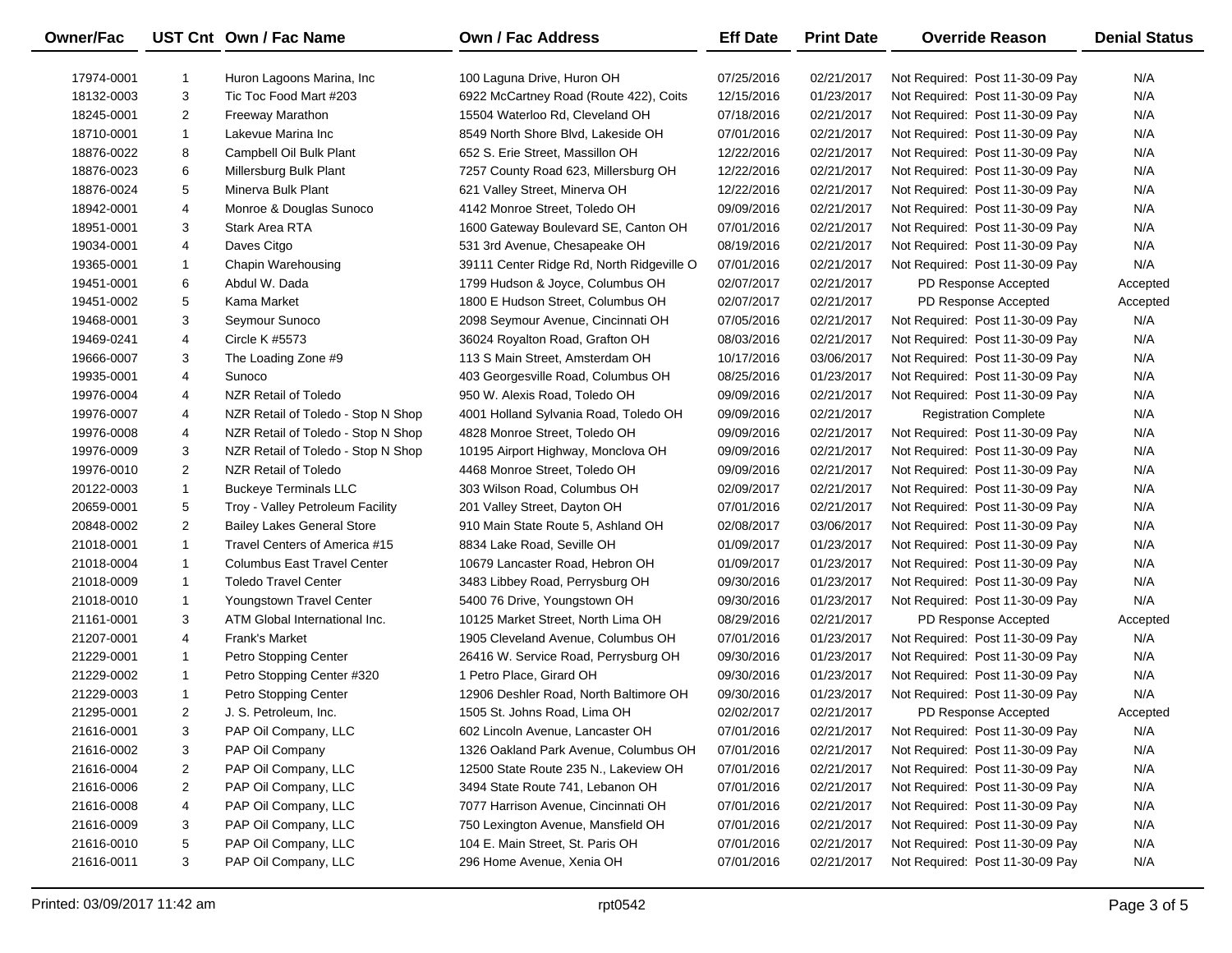| Owner/Fac  |                | UST Cnt Own / Fac Name                                                  | <b>Own / Fac Address</b>                | <b>Eff Date</b> | <b>Print Date</b> | <b>Override Reason</b>          | <b>Denial Status</b> |
|------------|----------------|-------------------------------------------------------------------------|-----------------------------------------|-----------------|-------------------|---------------------------------|----------------------|
| 21951-0001 | 4              | 7025 Fleet Inc.                                                         | 7025 Fleet Avenue, Cleveland OH         | 07/01/2016      | 02/21/2017        | Not Required: Post 11-30-09 Pay | N/A                  |
| 21985-0001 | 4              | Gas USA                                                                 | 3934 W. 117th Street, Cleveland OH      | 07/01/2016      | 01/23/2017        | Not Required: Post 11-30-09 Pay | N/A                  |
| 21985-0002 | 4              | Gas Way                                                                 | 10606 Bellaire Road, Cleveland OH       | 07/01/2016      | 01/23/2017        | Not Required: Post 11-30-09 Pay | N/A                  |
| 21985-0003 | 5              | Annie's Properties, LLC                                                 | 6009 Turney Road, Garfield Heights OH   | 07/01/2016      | 01/23/2017        | Not Required: Post 11-30-09 Pay | N/A                  |
| 21985-0004 | 3              | Henry's Marathon                                                        | 3106 Fulton Rd, Cleveland OH            | 07/01/2016      | 01/23/2017        | Not Required: Post 11-30-09 Pay | N/A                  |
| 21993-0001 | 4              | <b>JAM Petroleum LLC</b>                                                | 1533 W. North Street, Springfield OH    | 08/03/2016      | 01/23/2017        | PD Response Accepted            | Accepted             |
| 22218-0001 | 3              | GBS Alum, LLC                                                           | 1001 Alum Creek Drive, Columbus OH      | 07/29/2016      | 01/23/2017        | PD Response Accepted            | Accepted             |
| 22338-0001 | 3              | <b>Gabriels Shell</b>                                                   | 2249 W. 117th Street, Cleveland OH      | 07/01/2016      | 03/06/2017        | Not Required: Post 11-30-09 Pay | N/A                  |
| 22338-0002 | 4              | Gabriels Marathon                                                       | 4480 Rocky River Drive, Cleveland OH    | 07/01/2016      | 03/06/2017        | Not Required: Post 11-30-09 Pay | N/A                  |
| 22364-0001 | 3              | Safa Properties, LLC                                                    | 7318 Superior Avenue, Cleveland OH      | 07/05/2016      | 02/21/2017        | Not Required: Post 11-30-09 Pay | N/A                  |
| 22446-0001 | 3              | Ridge Pleasant Valley Marathon                                          | 7213 W. Pleasant Valley Road, Parma OH  | 08/03/2016      | 02/21/2017        | Not Required: Post 11-30-09 Pay | N/A                  |
| 22497-0001 | $\overline{2}$ | Shields Gas dba Town Food Supermarke 1082 E. 105th Street, Cleveland OH |                                         | 02/02/2017      | 02/21/2017        | PD Response Accepted            | Accepted             |
| 22555-0001 | 4              | Amira Omran, LLC                                                        | 57 Youngstown Warren Road, Niles OH     | 08/22/2016      | 02/21/2017        | PD Response Accepted            | Accepted             |
| 22621-0001 | $\overline{2}$ | Esha Petroleum                                                          | 8758 Township Road 239, Lakeview OH     | 08/08/2016      | 02/21/2017        | Not Required: Post 11-30-09 Pay | N/A                  |
| 22653-0001 | 3              | 786 Ohio Properties, Inc.                                               | 10441 Main Street, North Middletown OH  | 12/09/2016      | 03/06/2017        | Not Required: Post 11-30-09 Pay | N/A                  |
| 22653-0002 | $\mathbf{1}$   | 786 Ohio Properties, Inc.                                               | 420 S. State Street, Girard OH          | 03/02/2017      | 03/06/2017        | Not Required: Post 11-30-09 Pay | N/A                  |
| 22653-0002 | 3              | 786 Ohio Properties, Inc.                                               | 420 S. State Street, Girard OH          | 12/09/2016      | 03/06/2017        | Not Required: Post 11-30-09 Pay | N/A                  |
| 22760-0003 | 1              | Dayton Freight Lines, Inc                                               | 1406 Blatt Boulevard, Gahanna OH        | 01/17/2017      | 01/23/2017        | Not Required: Post 11-30-09 Pay | N/A                  |
| 22848-0001 | 5              | Valero                                                                  | 214 Mechanic Street, Waterville OH      | 09/09/2016      | 02/21/2017        | Not Required: Post 11-30-09 Pay | N/A                  |
| 22914-0001 | 5              | Hillsboro Convenient Food Mart, LLC                                     | 5828 W. New Market Road, Hillsboro OH   | 08/08/2016      | 02/21/2017        | PD Response Accepted            | Accepted             |
| 22941-0001 | 4              | <b>RCJ Petroleum LLC</b>                                                | 2900 Medina Road, Medina OH             | 09/01/2016      | 01/23/2017        | Not Required: Post 11-30-09 Pay | N/A                  |
| 22967-0003 | 3              | Sunoco Gas Station                                                      | 11025 Akron-Canfield Road, Ellsworth OH | 01/04/2017      | 02/21/2017        | Not Required: Post 11-30-09 Pay | N/A                  |
| 22980-0001 | 4              | Rita BP 2                                                               | 27 S. Main Street, Hudson OH            | 09/01/2016      | 01/23/2017        | Not Required: Post 11-30-09 Pay | N/A                  |
| 23014-0001 | 5              | Hop In                                                                  | 5332 Mayfield Road, Lyndhurst OH        | 07/21/2016      | 02/21/2017        | Not Required: Post 11-30-09 Pay | N/A                  |
| 23037-0001 | 5              | Q & W LLC                                                               | 4902 Superior Avenue, Cleveland OH      | 07/05/2016      | 02/21/2017        | Not Required: Post 11-30-09 Pay | N/A                  |
| 23096-0001 | 4              | J R & R Property Investment LLC                                         | 6101 W. 3rd Street, Dayton OH           | 07/01/2016      | 02/21/2017        | Not Required: Post 11-30-09 Pay | N/A                  |
| 23107-0001 | 4              | Krishna Food Mart LLC                                                   | 11724 State Route 104, Waverly OH       | 07/01/2016      | 02/21/2017        | Not Required: Post 11-30-09 Pay | N/A                  |
| 23135-0001 | 4              | Quick Stop                                                              | 9772 US Route 40 W, New Paris OH        | 07/01/2016      | 02/21/2017        | PD Response Accepted            | Accepted             |
| 23281-0001 | 4              | Sabina Food Mart                                                        | 149 W. Washington Street, Sabina OH     | 01/13/2017      | 01/23/2017        | PD Response Accepted            | Accepted             |
| 23285-0001 | 3              | RCJ Petroleum 5, LLC                                                    | 4015 Erie Street, Willoughby OH         | 09/01/2016      | 01/23/2017        | Not Required: Post 11-30-09 Pay | N/A                  |
| 23285-0002 | 4              | RCJ Petroleum 6, LLC                                                    | 2496 E. Aurora Road, Twinsburg OH       | 09/01/2016      | 01/23/2017        | Not Required: Post 11-30-09 Pay | N/A                  |
| 23454-0001 | 3              | Pit Stop                                                                | 745 E. Archwood Avenue, Akron OH        | 11/18/2016      | 02/21/2017        | Not Required: Post 11-30-09 Pay | N/A                  |
| 23466-0001 | 4              | J & Z LLC                                                               | 4170 North West Street, Lima OH         | 08/17/2016      | 02/21/2017        | Not Required: Post 11-30-09 Pay | N/A                  |
| 23655-0001 | $\overline{2}$ | Dillon Exxon                                                            | 6325 Newark Road, Nashport OH           | 02/27/2017      | 03/06/2017        | Not Required: Post 11-30-09 Pay | N/A                  |
| 23766-0001 | 3              | Harbor Mini Mart                                                        | 1123 Lake Avenue, Ashtabula OH          | 07/11/2016      | 02/21/2017        | Not Required: Post 11-30-09 Pay | N/A                  |
| 23783-0001 | 3              | Gas Way                                                                 | 1483 Broadway Avenue, Bedford OH        | 08/29/2016      | 01/23/2017        | Not Required: Post 11-30-09 Pay | N/A                  |
| 23788-0001 | 4              | PawPaw's Country Mart                                                   | 4235 Middlebranch Avenue NE, Canton O   | 07/01/2016      | 01/23/2017        | Not Required: Post 11-30-09 Pay | N/A                  |
| 23835-0001 | 2              | XPO Logistics Freight, Inc.                                             | 5289 Duff Drive, West Chester OH        | 08/11/2016      | 02/21/2017        | PD Response Accepted            | Accepted             |
| 23835-0002 | 2              | XPO Logistics Freight, Inc.                                             | 2625 Westbelt Drive, Columbus OH        | 08/11/2016      | 02/21/2017        | PD Response Accepted            | Accepted             |
| 23835-0003 | 1              | XPO Logistics Freight, Inc.                                             | 3410 Stop Eight Rd, Dayton OH           | 08/11/2016      | 02/21/2017        | PD Response Accepted            | Accepted             |
| 23835-0004 | -1             | XPO Logistics Freight, Inc.                                             | 1850 East Wyandot Ave., Upper Sandusky  | 08/11/2016      | 02/21/2017        | PD Response Accepted            | Accepted             |
| 23835-0005 | 4              | XPO Logistics Freight, Inc.                                             | 12901 Snow Road, Parma OH               | 08/11/2016      | 02/21/2017        | PD Response Accepted            | Accepted             |
| 23835-0006 | 4              | XPO Logistics Freight, Inc.                                             | 6700 Muth Road, Lordstown OH            | 08/11/2016      | 02/21/2017        | PD Response Accepted            | Accepted             |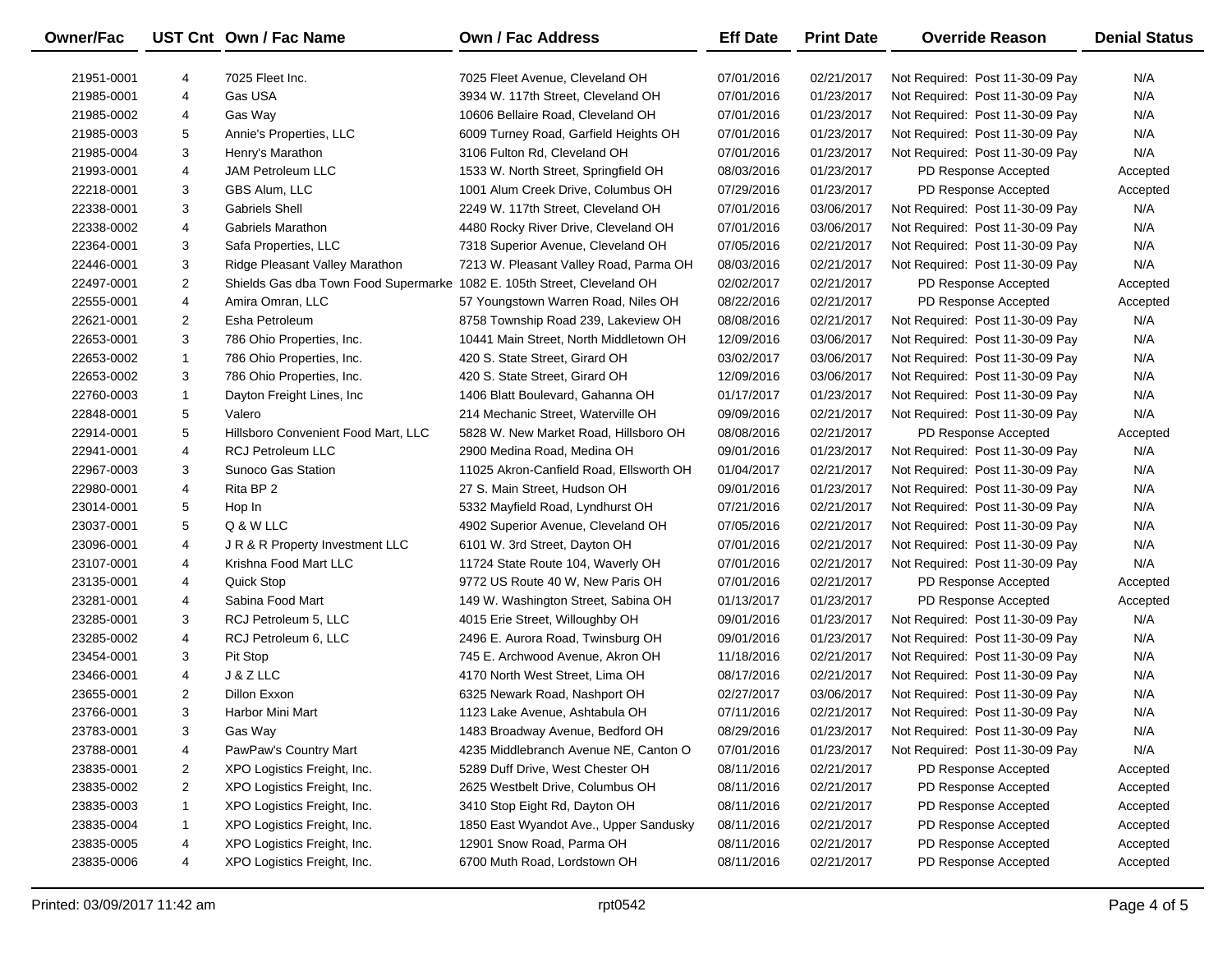| <b>Owner/Fac</b>        |                | UST Cnt Own / Fac Name         | <b>Own / Fac Address</b>               | <b>Eff Date</b> | <b>Print Date</b> | <b>Override Reason</b>          | <b>Denial Status</b> |
|-------------------------|----------------|--------------------------------|----------------------------------------|-----------------|-------------------|---------------------------------|----------------------|
|                         |                |                                |                                        |                 |                   |                                 |                      |
| 23835-0007              | $\mathbf{1}$   | XPO Logistics Freight, Inc.    | 28291 Glenwood Road, Perrysburg OH     | 08/11/2016      | 02/21/2017        | PD Response Accepted            | Accepted             |
| 23854-0001              | 4              | RacTrac Fuels LLC              | 3686 State Route 7, Chesapeake OH      | 08/19/2016      | 02/21/2017        | PD Response Accepted            | Accepted             |
| 23865-0001              | 3              | <b>Butler County TID</b>       | 1380 Central Avenue, Hamilton OH       | 07/01/2016      | 01/23/2017        | Not Required: Post 11-30-09 Pay | N/A                  |
| 23871-0001              | 4              | Archbold Sunoco                | 1500 S. Defiance Street, Archbold OH   | 07/01/2016      | 02/21/2017        | Not Required: Post 11-30-09 Pay | N/A                  |
| 23872-0001              | 2              | South Amherst Sunoco           | 104 E Main, South Amherst OH           | 07/01/2016      | 01/23/2017        | Not Required: Post 11-30-09 Pay | N/A                  |
| 23882-0001              | 3              | New Richmond Fuel Inc.         | 410 Sycamore Street, New Richmond OH   | 09/30/2016      | 02/21/2017        | Not Required: Post 11-30-09 Pay | N/A                  |
| 23897-0001              | $\mathbf{1}$   | <b>Thrifty Car Rental</b>      | 760 Stelzer Road, Columbus OH          | 09/06/2016      | 03/06/2017        | Not Required: Post 11-30-09 Pay | N/A                  |
| 23906-0019              | 3              | PDS Hy Miler                   | 110 Townsend Ave. Norwalk OH           | 09/07/2016      | 02/21/2017        | Not Required: Post 11-30-09 Pay | N/A                  |
| 23906-0020              | 2              | Norwalk Hy Miller              | 4768 US 250 North, Norwalk OH          | 09/07/2016      | 02/21/2017        | Not Required: Post 11-30-09 Pay | N/A                  |
| 23906-0021              | 2              | <b>Willard BP</b>              | 8 E Tiffin St. Willard OH              | 09/07/2016      | 02/21/2017        | Not Required: Post 11-30-09 Pay | N/A                  |
| 23929-0001              | $\mathbf{1}$   | Westlake Rehab and Nursing     | 4000 Crocker Road, Westlake OH         | 09/28/2016      | 03/06/2017        | Not Required: Post 11-30-09 Pay | N/A                  |
| 23932-0001              | 3              | Shop Mart                      | 1 E. Stimson Avenue, Athens OH         | 10/03/2016      | 03/06/2017        | Not Required: Post 11-30-09 Pay | N/A                  |
| 23933-0002              | 3              | Convoy Kwik Mart               | 143 W. Tully Street, Convoy OH         | 01/17/2017      | 03/06/2017        | PD Response Accepted            | Accepted             |
| 23946-0001              | $\overline{2}$ | <b>Jordans Market</b>          | 1520 Market Street, Youngstown OH      | 01/17/2017      | 02/21/2017        | Not Required: Post 11-30-09 Pay | N/A                  |
| 23947-0001              | 6              | <b>Williams Fuel Stop</b>      | 488 Pike Street, Gallipolis OH         | 12/01/2016      | 03/06/2017        | Not Required: Post 11-30-09 Pay | N/A                  |
| 23947-0002              | $\mathbf{1}$   | <b>Williams Fuel Stop</b>      | 683 State Route 7 North, Gallipolis OH | 12/01/2016      | 03/06/2017        | Not Required: Post 11-30-09 Pay | N/A                  |
| 23951-0001              | 4              | Owensville BP                  | 110 W. Main Street, Owensville OH      | 12/23/2016      | 01/23/2017        | Not Required: Post 11-30-09 Pay | N/A                  |
| 23959-0001              | 3              | 786 Kharian Ltd DBA Mobil Mart | 2635 W. Broad Street, Columbus OH      | 01/19/2017      | 01/23/2017        | Not Required: Post 11-30-09 Pay | N/A                  |
|                         |                |                                |                                        |                 |                   |                                 |                      |
| <b>Total Owners</b>     | 90             |                                |                                        |                 |                   |                                 |                      |
| <b>Total Facilities</b> | 180            |                                |                                        |                 |                   |                                 |                      |

**Total USTs**

**Total Determinations63**

**543**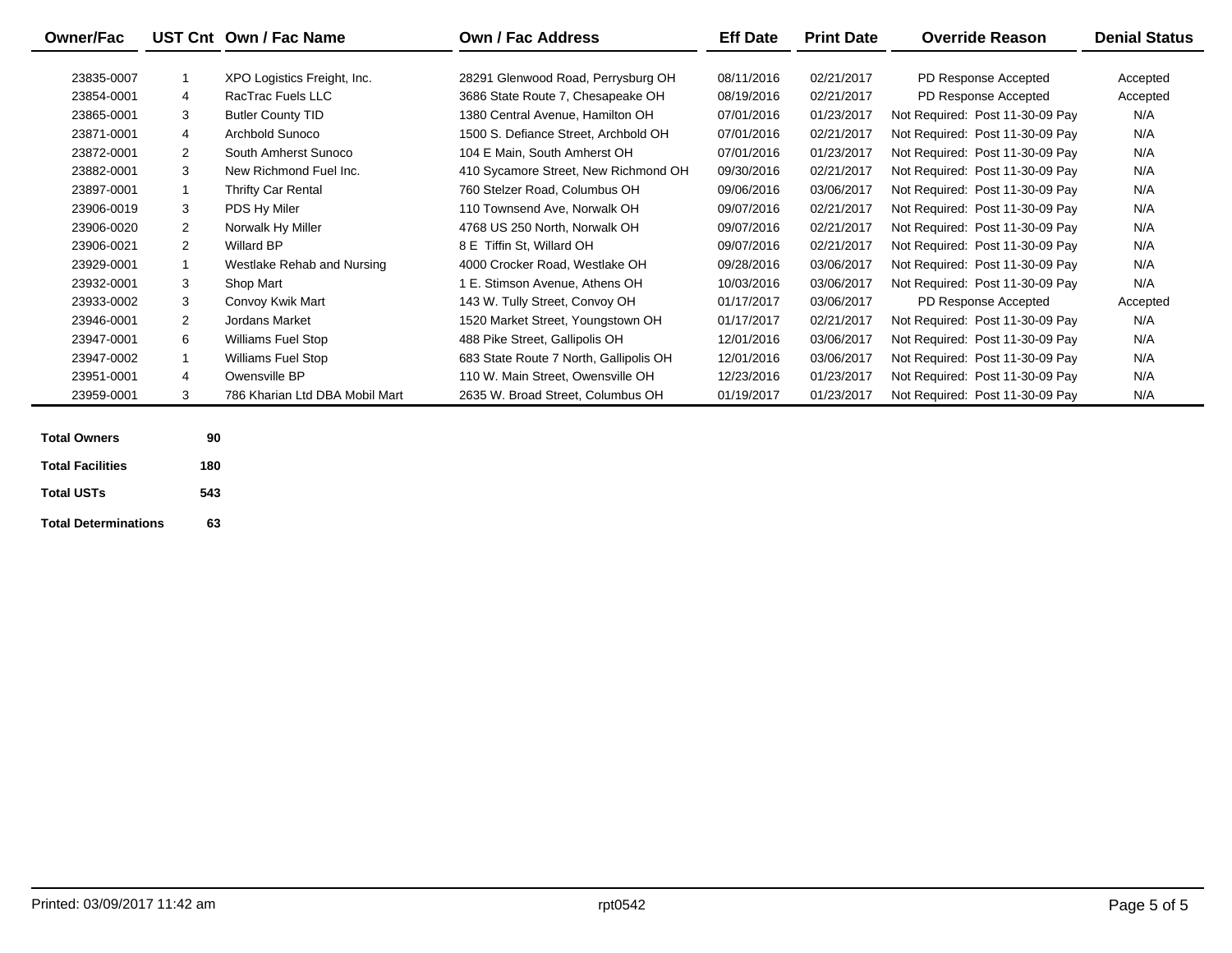## *Petroleum UST Release Compensation Board*

**Facility Certificate Listing**

**Program Year 2016 COC Eff Date: No COC Print Date: No Denial Status: DETERMINATION**

#### **Date of Determination from 01/18/17 to 3/14/17**

| <b>Owner/Fac</b><br><b>Print Date</b><br>UST Cnt Own / Fac Name<br><b>Own / Fac Address</b><br><b>Eff Date</b><br><b>Override Reason</b> | <b>Denial Status</b> |
|------------------------------------------------------------------------------------------------------------------------------------------|----------------------|
|                                                                                                                                          |                      |
| 5<br>N/A<br>1967-0014<br>Central Serv Motor Eq<br>850 E. Market Street, Akron OH                                                         | Determination        |
| 3<br>Akron Fulton Airport<br>N/A<br>1967-0039<br>1600 Triplett Blvd, Akron OH                                                            | Determination        |
| <b>Greenfield Exempted School</b><br>N/A<br>4583-0001<br>$\mathbf{1}$<br>200 N. 5th Street, Greenfield OH                                | Determination        |
| 2<br>N/A<br>5383-0001<br>J. D. Drilling Co.<br>587 N. 3rd Street, Racine OH                                                              | Determination        |
| 3<br>N/A<br>5383-0002<br><b>Twin Oaks Convenience</b><br>34099 State Route 7, Pomeroy OH                                                 | Determination        |
| <b>Glenmont Station</b><br>N/A<br>5505-0001<br>$\mathbf{1}$<br>808 Depot Street, Glenmont OH                                             | Determination        |
| 5<br>Gas And Oil<br>N/A<br>5926-0001<br>1475 Massillon Road, Akron OH                                                                    | Determination        |
| 5<br>Gas And Oil<br>N/A<br>5926-0011<br>13182 Shank Road, Doylestown OH                                                                  | Determination        |
| 5<br>5926-0013<br>1980 S. Arlington Road, Akron OH<br>N/A<br>Joe Moneskey Facility                                                       | Determination        |
| 2<br><b>Kettering Medical Center</b><br>3535 Southern Boulevard, Kettering OH<br>N/A<br>6105-0001                                        | Determination        |
| N/A<br>$\mathbf{1}$<br>Sycamore Medical Hospital<br>4000 Miamisburg-Centerville Road, Miami<br>6105-0002                                 | Determination        |
| N/A<br>6105-0004<br>$\mathbf{1}$<br>Mills Morgan Medical Campus<br>3535 Pentagon Boulevard, Beavercreek O                                | Determination        |
| NCR Corp.<br>N/A<br>7623-0001<br>$\mathbf{1}$<br>1560 S. Patterson Boulevard, Dayton OH                                                  | Determination        |
| $\mathbf{1}$<br>Mariner Village Yacht Club Inc<br>609 Mariner Village, Huron OH<br>N/A<br>9452-0001                                      | Determination        |
| 3<br>N/A<br>833 Wayne St W, Paulding OH<br>14513-0012<br>Odot Paulding Co Garage                                                         | Determination        |
| $\overline{c}$<br>N/A<br>490 State Route 124, Rutland OH<br>18028-0001<br>Joe's Country Market                                           | Determination        |
| 18462-0001<br>$\mathbf{1}$<br>Quick Exchange<br>7704 N. State Route 78, Caldwell OH<br>N/A                                               | Determination        |
| N/A<br>19623-0001<br>5<br><b>Corner Market</b><br>13123 State Route 124, Piketon OH                                                      | Determination        |
| 6<br>N/A<br>19857-0001<br>AJ's Carry Out<br>805 W. Main Street, Leipsic OH                                                               | Determination        |
| 2<br>N/A<br>20024-0001<br>Tri-State Service Station Maintenance, I<br>6830 Chrisman Lane, Middletown OH                                  | Determination        |
| 3<br>Mohammad Khan<br>N/A<br>20161-0001<br>15550 Lake Shore Boulevard, Cleveland O                                                       | Determination        |
| 3<br>Singh Family of S. Toledo Real Estate Pr 324 S. Detroit Avenue, Toledo OH<br>N/A<br>20612-0001                                      | Determination        |
| N/A<br>4<br>ΒP<br>21024-0005<br>5710 Mahoning Avenue N.W., Warren OH                                                                     | Determination        |
| 3<br>N/A<br>21286-0001<br>Bloomville Investors, LLC<br>19 N. Marion Street, Bloomville OH                                                | Determination        |
| 3<br>N/A<br>21308-0001<br><b>Marathon Food Mart</b><br>1104 Tarlton Road, Circleville OH                                                 | Determination        |
| N/A<br>21395-0001<br>4<br><b>Landmark Aviation</b><br>1601 N. Marginal Road, Cleveland OH                                                | Determination        |
| 3<br>N/A<br>21395-0003<br><b>Landmark Aviation</b><br>358 Wilmer Avenue, Cincinnati OH                                                   | Determination        |
| $\overline{2}$<br>4700 Airport Road, Cincinnati OH<br>N/A<br>21395-0004<br><b>Landmark Aviation</b>                                      | Determination        |
| 3<br>Stephanie Jo Barnett Property<br>N/A<br>21830-0001<br>1301 Eastern Avenue, Gallipolis OH                                            | Determination        |
| 3<br>Berea Sunoco<br>640 Prospect Road, Berea OH<br>N/A<br>22195-0001                                                                    | Determination        |
| 4<br>N/A<br>22220-0001<br>Snappy Gas<br>4189 Ridge Road, Cleveland OH                                                                    | Determination        |
| N/A<br>22416-0001<br>3<br>GG II Investments L.C.<br>2021 W. State Street, Alliance OH                                                    | Determination        |
| N/A<br>22530-0001<br>4<br>American Enterprise Bank Property<br>2260 Heller Road, Alpha OH                                                | Determination        |
| N/A<br>22618-0001<br>4<br>Swami Bapa 1, LLC<br>12410 U.S. Hlghway 50, Hillsboro OH                                                       | Determination        |